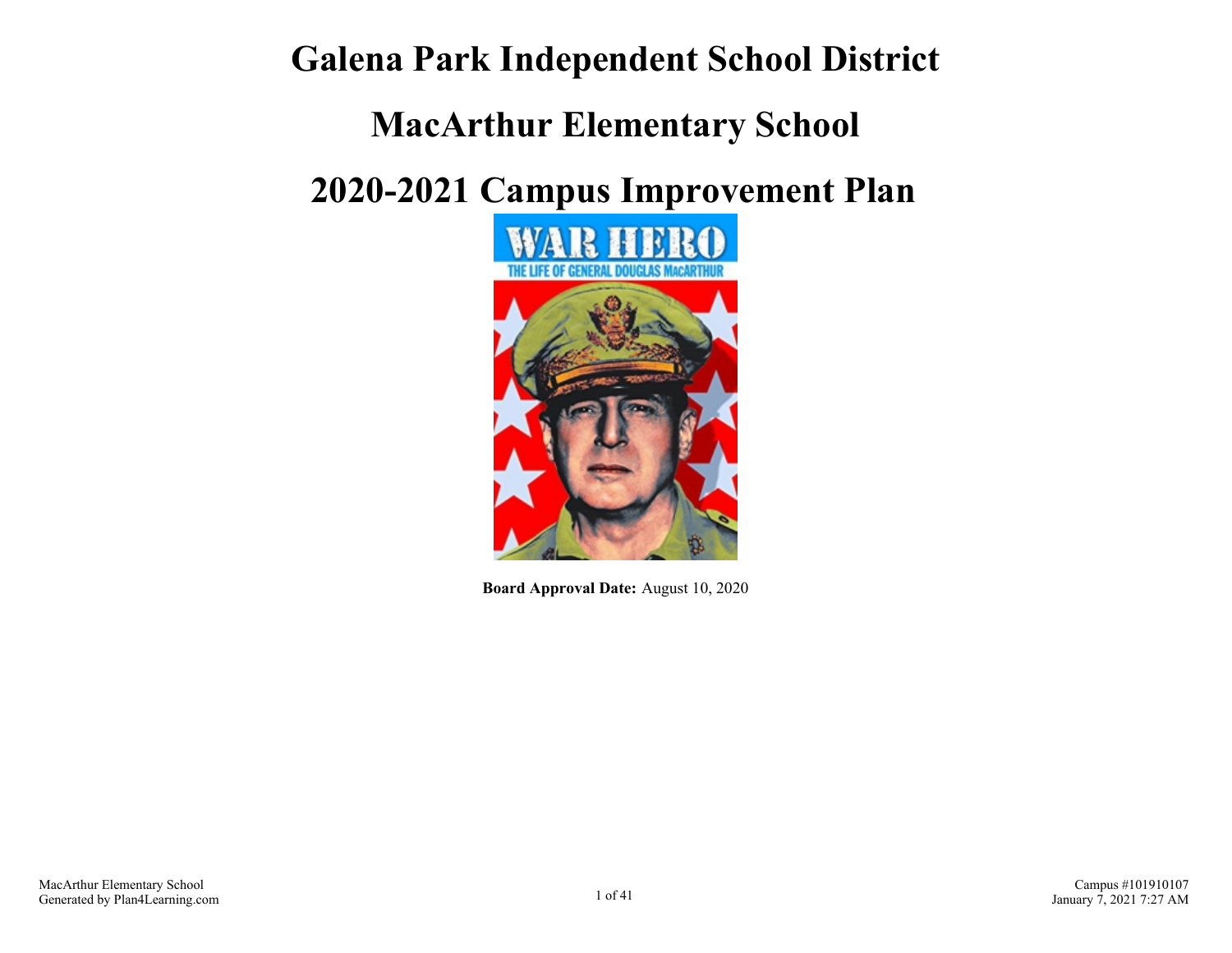## **Mission Statement**

The mission at MacArthur Elementary is to provide students with opportunities to perform and excel at their maximum potential by implementing an effective curriculum in a safe environment where each child is treated with love and respect.

## **Vision**

MacArthur Elementary's vision is to create a school highly regarded for its academic excellence and for contributions in actively serving and improving the community.

## **Value Statement**

MacArthur Elementary is committed to the education and well-being of each student. We have identified the following values in order to guide the policies, procedures, programs, priority, and day-to-day decisions of our building. We will honor, advance, and protect these values. In order to advance our shared vision, we will demonstrate:

**Trustworthiness** - We will educate/learn with integrity and unite to achieve a high level of mutual support and trust among all members of the learning community.

**Respect** - We will treat one another with dignity, courtesy, and empathy.

**Self-Respect -** We will promote pride and confidence in oneself.

**Responsibility** - We will actively promote and support the building and district mission, vision, values, and goals, and hold all stakeholders accountable.

**Fairness** - We will value justice and honesty in our relationships; we will develop and implement policies, programs, and procedures to monitor and support individual student success.

**Compassion** - We will provide a caring and safe environment for students, staff, and community committed to student achievement and life-long learning.

**Citizenship** - We will develop positive relationships with students, staff, and the community.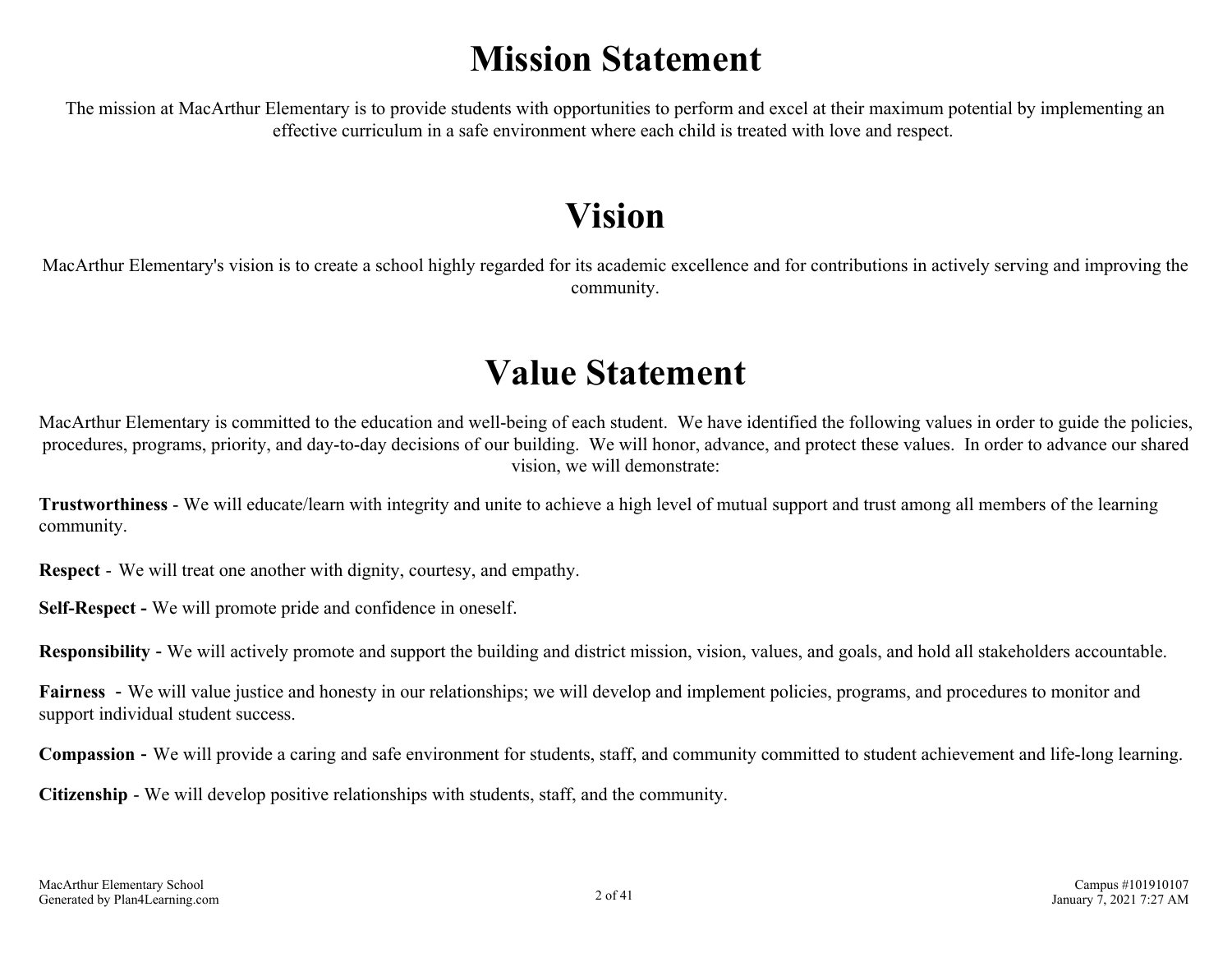## **Table of Contents**

| Comprehensive Needs Assessment                                                                                                          |    |
|-----------------------------------------------------------------------------------------------------------------------------------------|----|
| Demographics                                                                                                                            |    |
| <b>Student Learning</b>                                                                                                                 |    |
| School Processes & Programs                                                                                                             |    |
| Perceptions                                                                                                                             |    |
| <b>Priority Problem Statements</b>                                                                                                      |    |
| Goals                                                                                                                                   | 9  |
| Goal 1: MacArthur will provide a safe, productive and healthy learning/working environment for students and staff.                      |    |
| Goal 2: MacArthur will provide information and opportunities to assist students in preparing for college, career and military.          | 13 |
| Goal 3: MacArthur will ensure student growth in the tested areas.                                                                       | 16 |
| Goal 4: MacArthur will ensure students are provided quality enrichment/extracurricular programs and opportunities.                      | 20 |
| Goal 5: MacArthur will have a 96.5% or higher student attendance rate and a 97% or higher teacher attendance rate.                      | 23 |
| Goal 6: MacArthur will provide opportunities for parental/community involvement and business partnership.                               | 26 |
| Goal 7: MacArthur will ensure high-quality staff is employed.                                                                           | 30 |
| Goal 8: MacArthur will provide superior operational services to best support students and staff success.                                | 34 |
| Goal 9: MacArthur will achieve a 97.1% or higher student attendance rate, utilizing the \$2,650.00 Attendance Incentive Plan allotment. | 37 |
| Title I Schoolwide Elements                                                                                                             | 39 |
| ELEMENT 1. SWP COMPREHENSIVE NEEDS ASSESSMENT (CNA)                                                                                     | 39 |
| 1.1: Comprehensive Needs Assessment                                                                                                     | 39 |
| ELEMENT 2. SWP CAMPUS IMPROVEMENT PLAN (CIP)                                                                                            | 39 |
| 2.1: Campus Improvement Plan developed with appropriate stakeholders                                                                    | 39 |
| 2.2: Regular monitoring and revision                                                                                                    | 39 |
| 2.3: Available to parents and community in an understandable format and language                                                        | 40 |
| 2.4: Opportunities for all children to meet State standards                                                                             | 40 |
| 2.5: Increased learning time and well-rounded education                                                                                 | 40 |
| 2.6: Address needs of all students, particularly at-risk                                                                                | 40 |
| ELEMENT 3. PARENT AND FAMILY ENGAGEMENT (PFE)                                                                                           | 41 |
| 3.1: Develop and distribute Parent and Family Engagement Policy                                                                         | 41 |
| 3.2: Offer flexible number of parent involvement meetings                                                                               | 41 |
|                                                                                                                                         |    |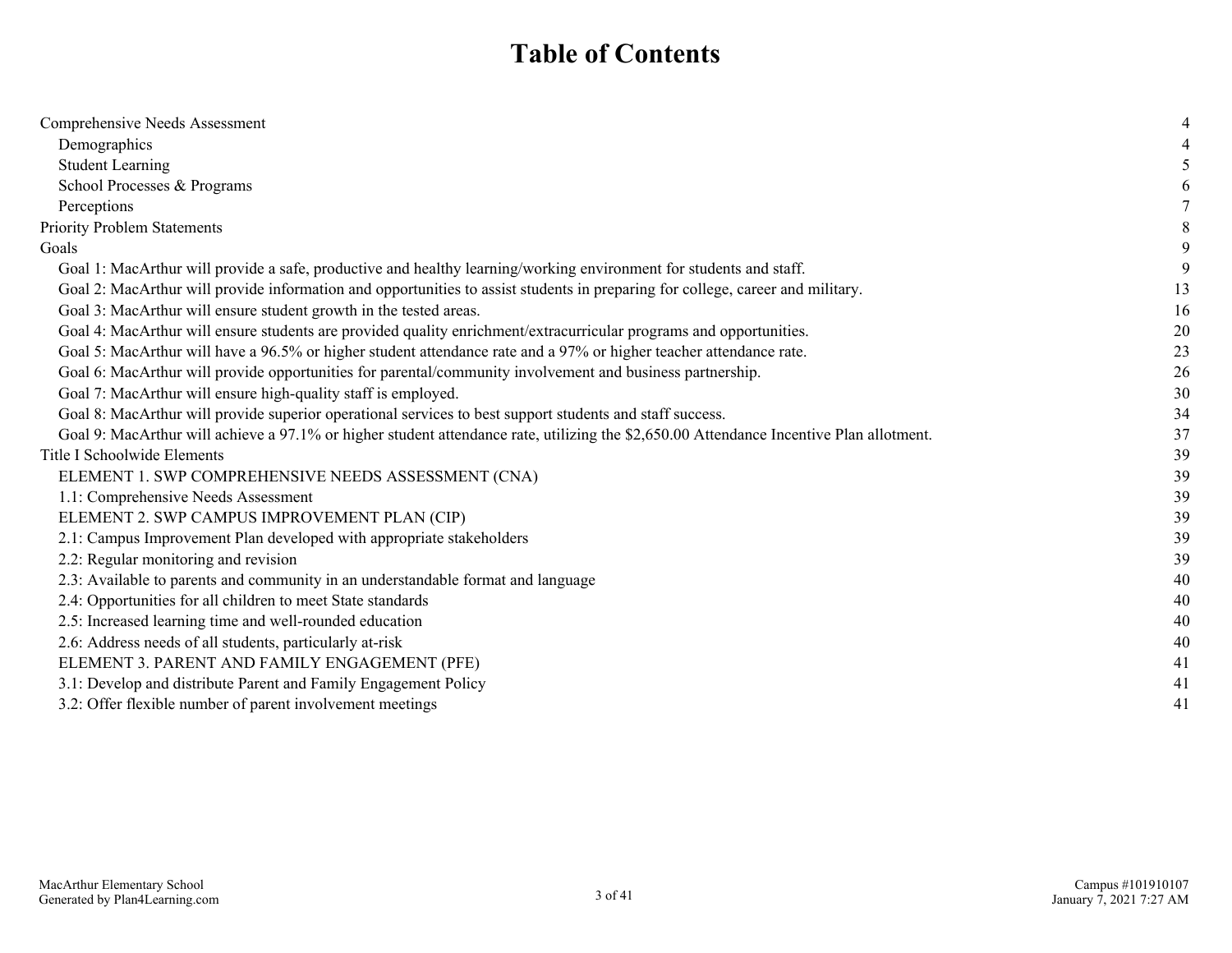## **Comprehensive Needs Assessment**

## <span id="page-3-0"></span>**Demographics**

#### **Demographics Summary**

MacArthur Elementary is 90% Hispanic and economically disadvantaged. This status has remained steady for many years. Changes in the surrounding community have brought an increase in Mckinney Vento students, as well as a slight increase in enrollment. Our overall mobility rate has also increased as the homes in the area change from owned to rental. Student attendance dropped in the past year with an increase in truancy. The attendance patterns can be directly connected to the retention patterns. An increase in class sizes has brought about an increase in behavior concerns as well.

#### **Demographics Strengths**

- Dual Language Transition Program
- Identification Process for homeless students
- Student Intervention Support
- At-Risk monthly meetings
- PASS/BTC Programs
- Community Outreach to meet Socio-Economic Needs

#### **Problem Statements Identifying Demographics Needs**

**Problem Statement 1 (Prioritized):** MAC has an increase in identified SPED students. **Root Cause:** Increased awareness and advocacy for families and students.

**Problem Statement 2:** MAC has an increase of students being identified as at risk. **Root Cause:** Increased numbers in ELLs and McKinney Vento identified students.

**Problem Statement 3:** MAC has an increase mobility rate. **Root Cause:** Increase from owned to rented properties in the Galena Park area.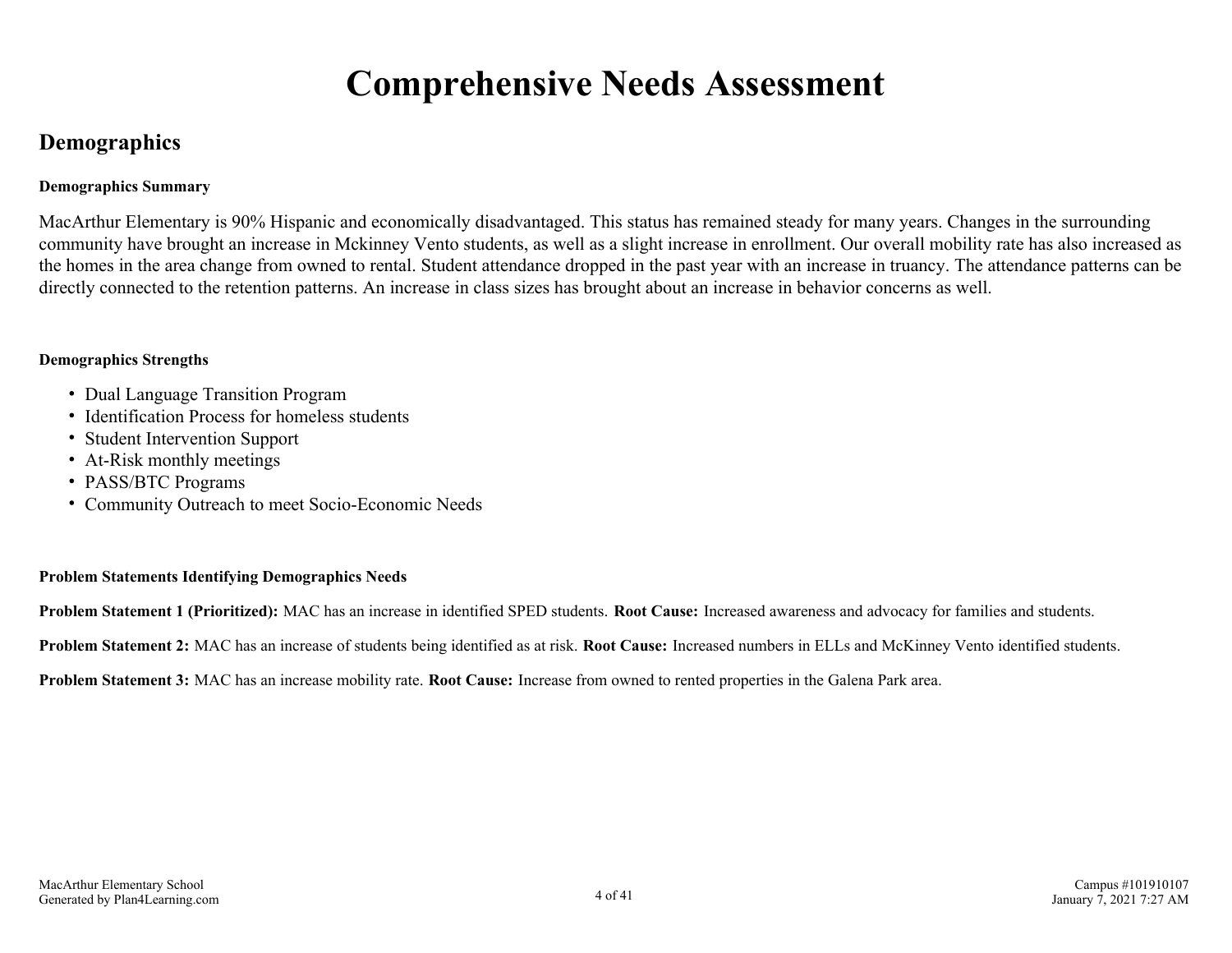### <span id="page-4-0"></span>**Student Learning**

#### **Student Learning Summary**

STAAR results show that MacArthur Elementary achieved "Met Standard" on state assessments. MacArthur Elementary earned an 87 which is a B rating with 6 distinctions. The distinctions are in the areas of ELA/Reading, Math, Science, Comparative Academic Growth, Postsecondary Readiness, and Comparative Closing the Gap. Our students scored as follows on the 2019 state assessment. In reading, we were at 79% approaches, 41% meets, 20% masters. In math, we were at 85% approaches, 55% meets, and 34% masters. In writing, we were at 50% approaches, 26% meets, and 8% masters. In science, we were at 73% approaches, 54%, meets, and 24% masters. There were no state assessments for the 2019-2020 school year thus this is the most current data we have.

#### **Student Learning Strengths**

- Early Reading Program K-2
- Early Math Program K-2
- Data-driven decisions
- Campus-based assessments
- Academic Coaching

#### **Problem Statements Identifying Student Learning Needs**

**Problem Statement 1 (Prioritized):** MAC has seen a decrease in 4th grade Writing Scores. **Root Cause:** Lack of writing in the lower grades.

**Problem Statement 2:** MAC reading scores are decreasing in 4th and 5th grades. **Root Cause:** Students need more knowledge of academic vocabulary.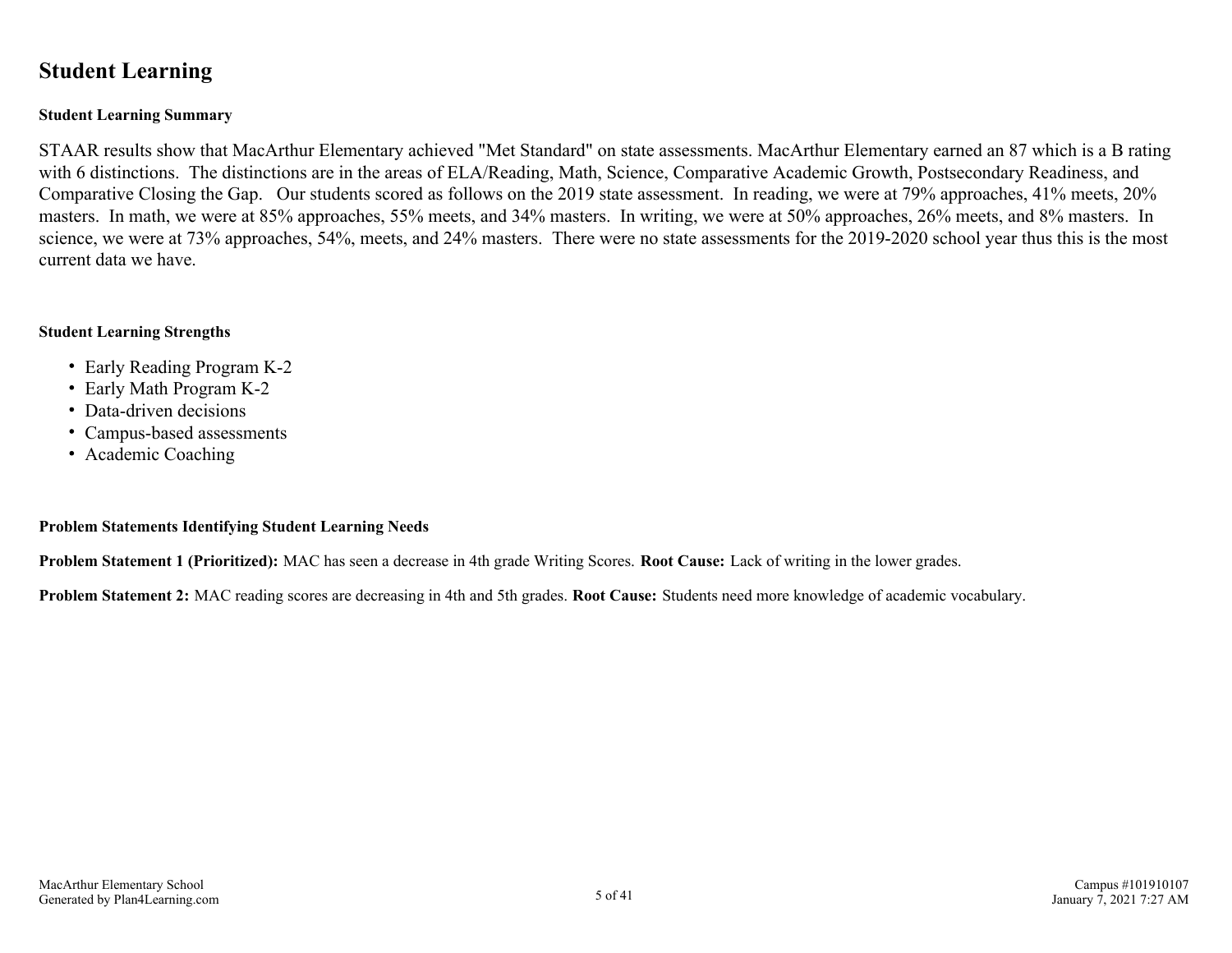### <span id="page-5-0"></span>**School Processes & Programs**

#### **School Processes & Programs Summary**

MacArthur provides a family-oriented campus culture that focuses on helping students and families in our community. We embrace parent involvement through our PTA and invite volunteers to our school activities. All students are given the opportunity to enrich their educational experience by participating in programs/clubs such as PTA musical performances, Talent Show, Career Day, Field Day, fundraisers (Relay for Life), Boys and Girls Club, National Elementary Honor Society, Student Council, DigiTech Kids Club, Soccer Teams, etc.

Our Foundations Committee is continuously working to help make our school a safe place for all students and staff.

Instructional teams meet weekly to plan instruction and desegregate data from assessments.

#### **School Processes & Programs Strengths**

- Brighter Bites
- Free Breakfast and Lunch programs
- Grade Level Meetings
- Student Intervention Programs
- Student and teacher goal setting
- Parent Contact expectations
- Teacher Committees for student organizations and involvement
- Small group interventions for students

#### **Problem Statements Identifying School Processes & Programs Needs**

**Problem Statement 1:** Parent and Family engagement is stagnant. **Root Cause:** Time constraints for working parents

**Problem Statement 2:** End of 21st Century after-school program. **Root Cause:** Grant program ended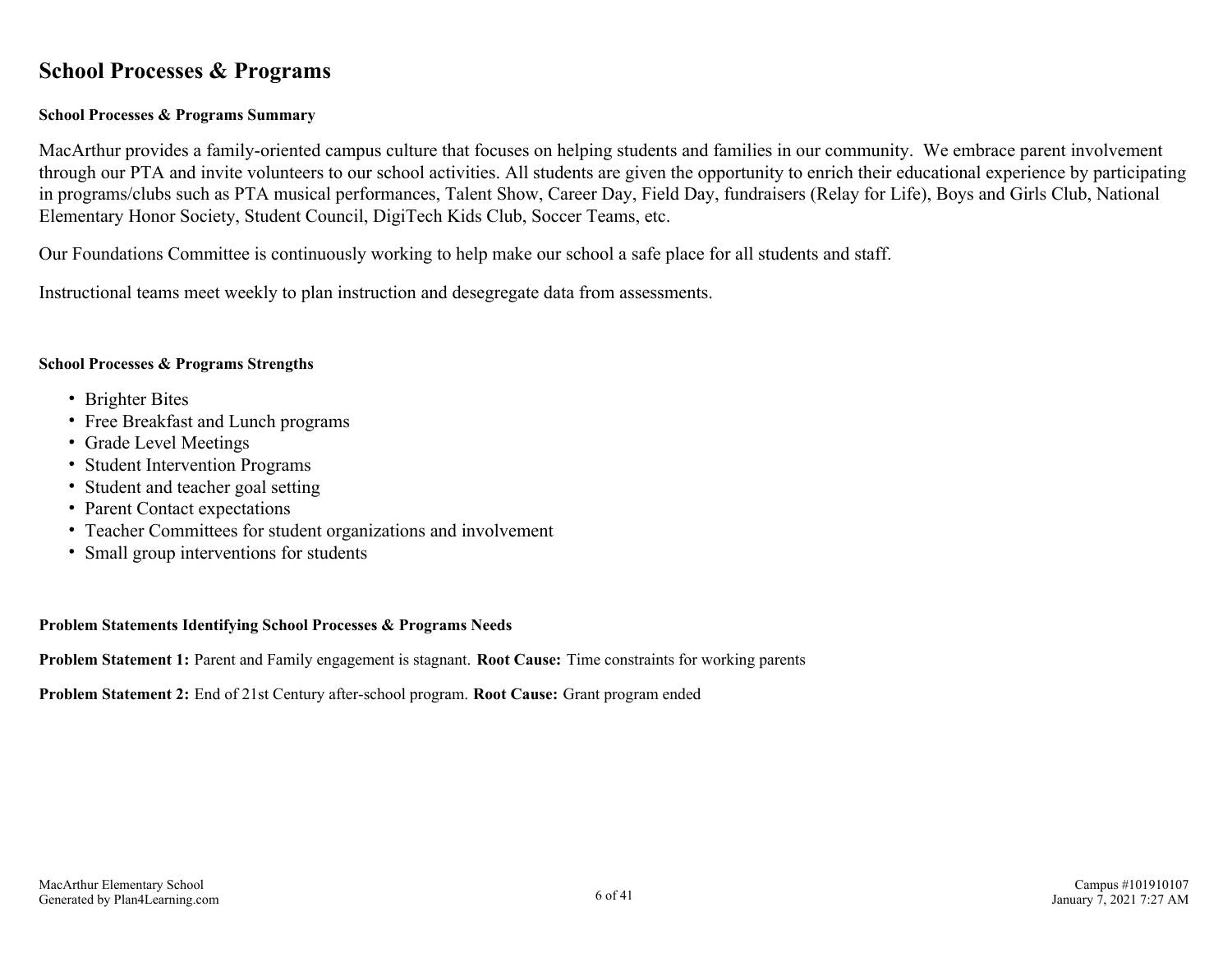## <span id="page-6-0"></span>**Perceptions**

#### **Perceptions Summary**

MacArthur Elementary is a neighborhood school and most of our students live within walking distance of the campus. Only one district bus is provided for transportation needs for those students that live in the Fidelity and Galena Manor area. Our teacher turnover is low and staff development is provided to teachers based on-campus needs. New teachers are on a two-year mentor status to ensure proper training and mentorship. Excellent customer service for all stakeholders is a priority for the campus.

#### **Perceptions Strengths**

- Academic Incentives for students to increase motivation
- Community programs such as Brighter Bites, BackPack Buddies, Literacy Night, Math and Science Night, ect.
- Overall campus-wide discipline is low Foundations Committee

#### **Problem Statements Identifying Perceptions Needs**

**Problem Statement 1:** MAC has seen a decrease in students wanting to participate in Accelerated Reader program. **Root Cause:** Incentives are not motivating for students and teachers do not promote the program.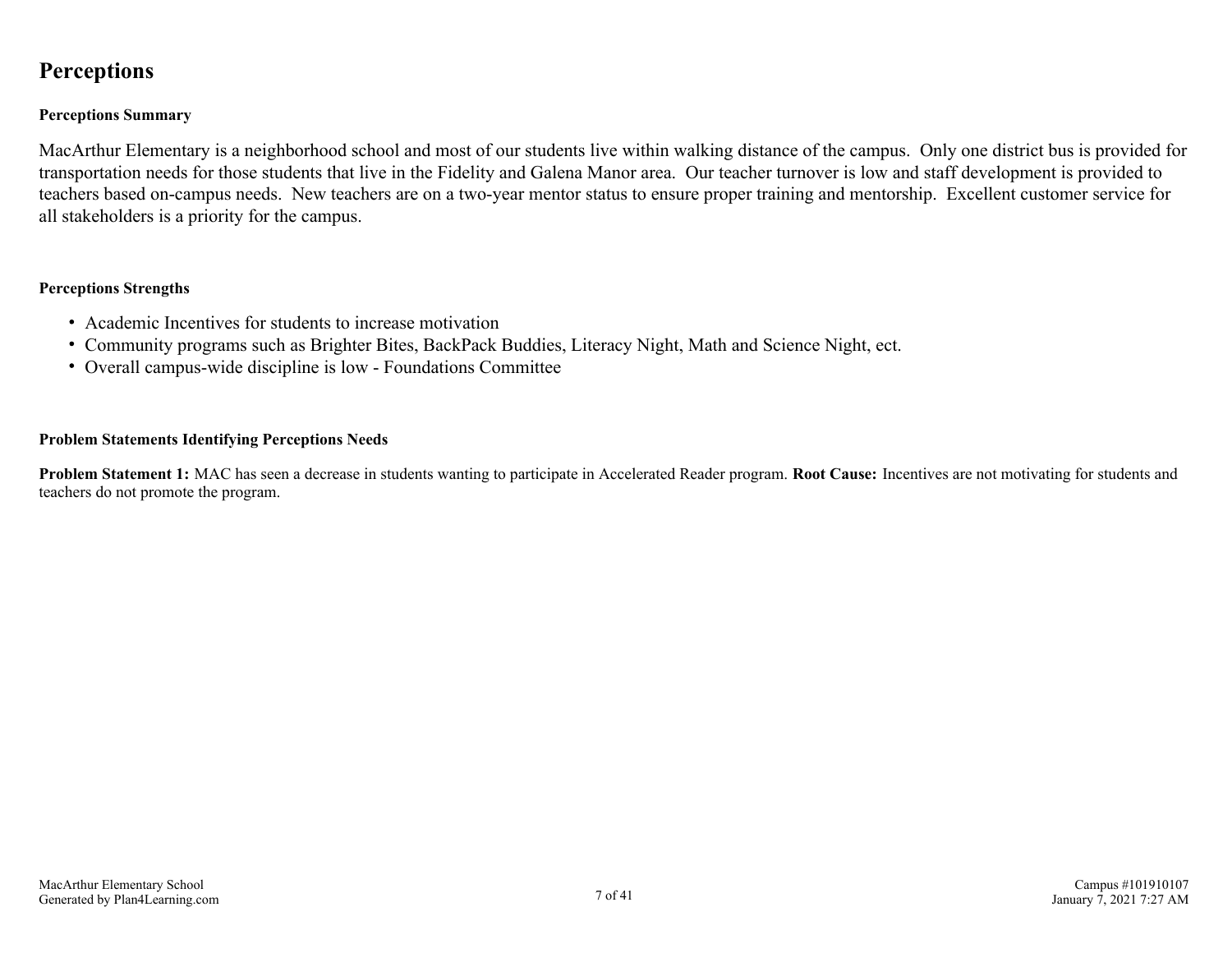## **Priority Problem Statements**

<span id="page-7-0"></span>**Problem Statement 8**: MAC has an increase in identified SPED students. **Root Cause 8**: Increased awareness and advocacy for families and students. **Problem Statement 8 Areas**: Demographics

**Problem Statement 9**: MAC has seen a decrease in 4th grade Writing Scores. **Root Cause 9**: Lack of writing in the lower grades. **Problem Statement 9 Areas**: Student Learning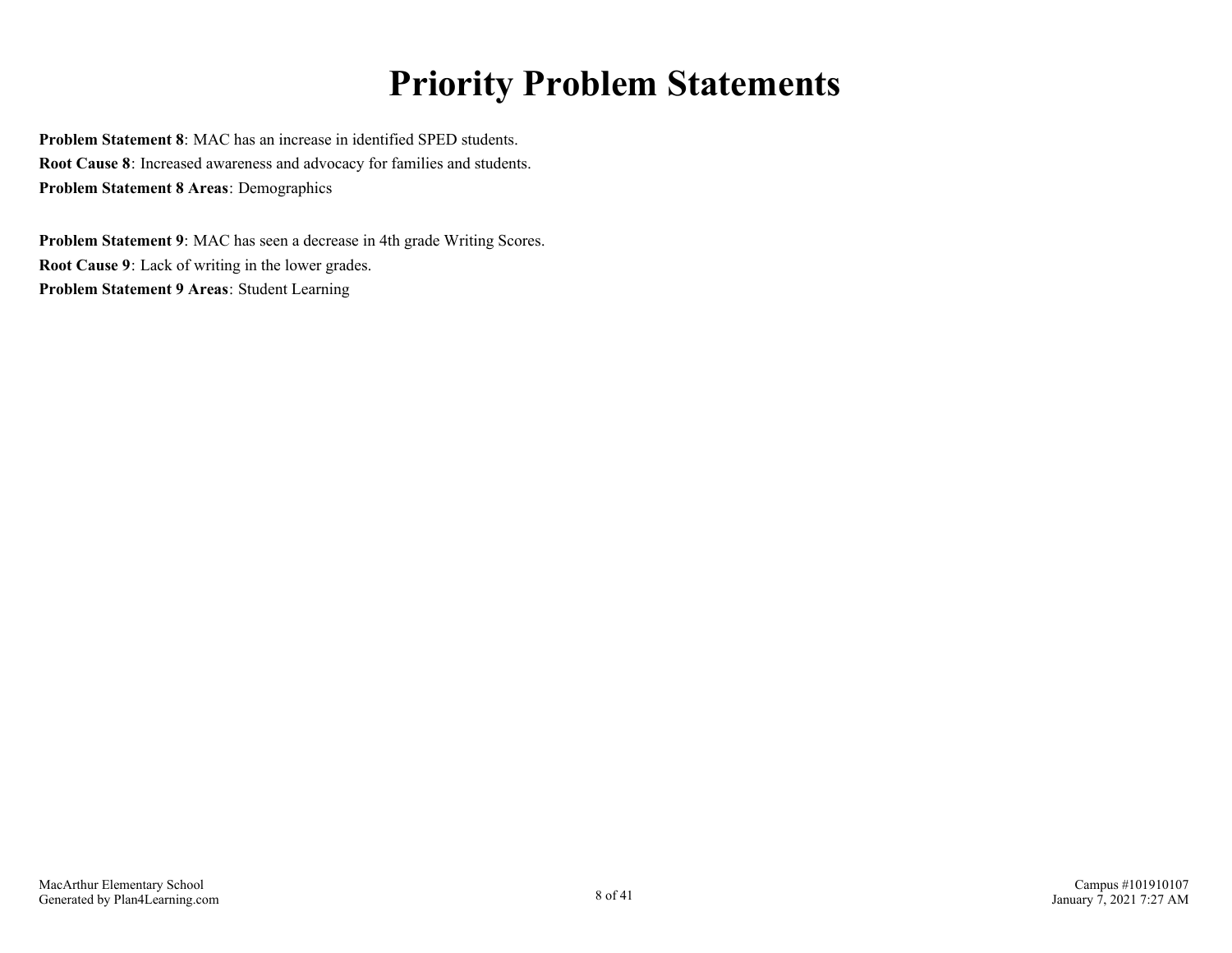## **Goals**

<span id="page-8-0"></span>**Goal 1:** MacArthur will provide a safe, productive and healthy learning/working environment for students and staff.

**Performance Objective 1:** Teach safety practices and protocols to students and staff

**Targeted or ESF High Priority**

**Evaluation Data Sources:** Conduct staff training on the emergency operations plan.

| <b>Strategy 1:</b> Conduct the following drills in the fall and the spring: Lockout, Shelter in Place, Weather Drill, Reverse | <b>Reviews</b>   |     |      |            |
|-------------------------------------------------------------------------------------------------------------------------------|------------------|-----|------|------------|
| Evacuation, and Lock down. Conduct monthly fire drills. Conduct safety checks quarterly during the year.                      | <b>Formative</b> |     |      | Summative  |
|                                                                                                                               | Oct              | Dec | Feb  | <b>May</b> |
|                                                                                                                               | 35%              | 60% | 100% |            |
| Continue/Modify<br>Accomplished<br>No Progress<br>100%                                                                        | Discontinue      |     |      |            |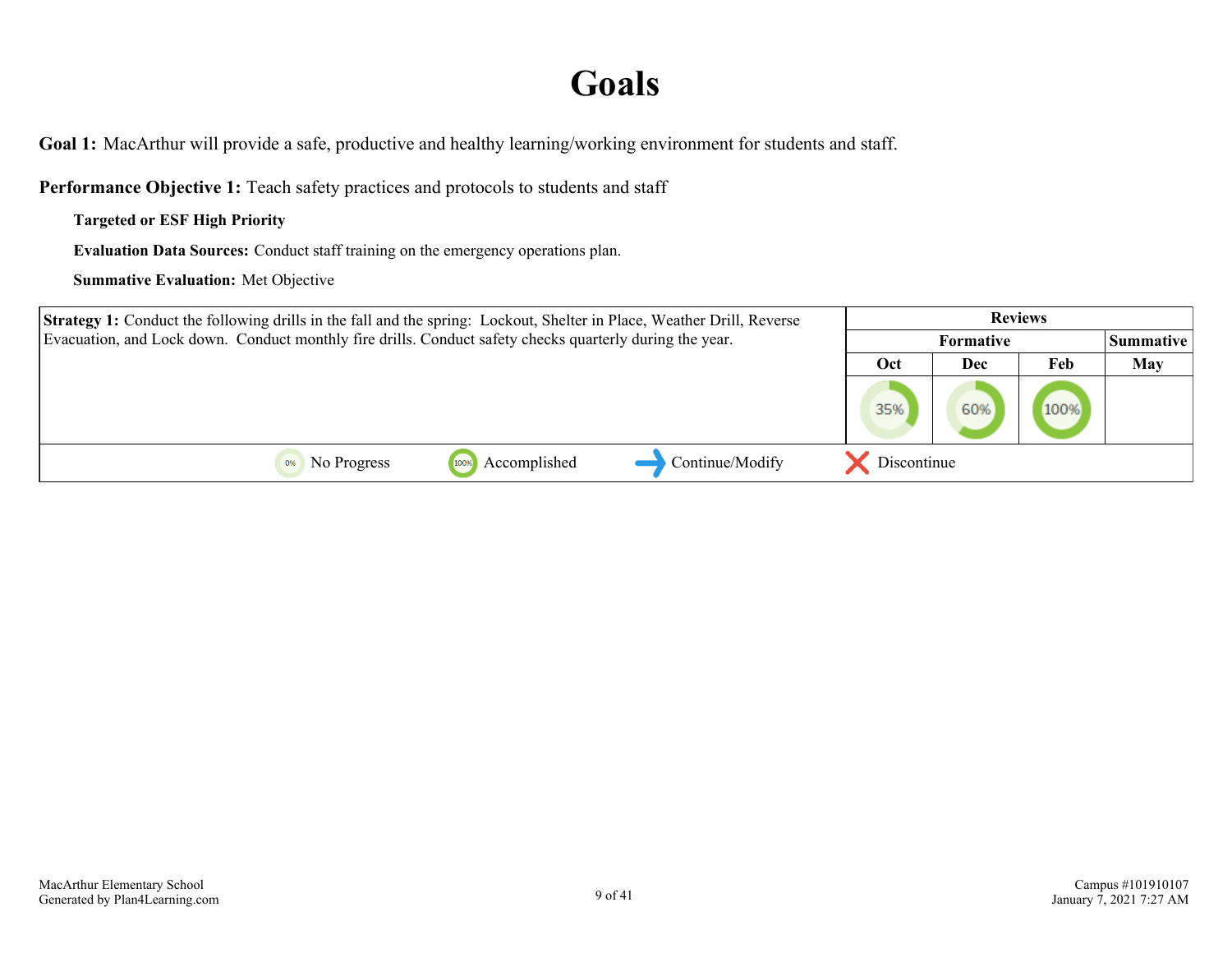**Goal 1:** MacArthur will provide a safe, productive and healthy learning/working environment for students and staff.

**Performance Objective 2:** Create a healthy environment so staff and students thrive and are productive

**Evaluation Data Sources:** Decreased office referrals and increased student success

| <b>Strategy 1:</b> Teachers will implement CHAMPS in all classrooms. |                      |                 | <b>Reviews</b> |                  |      |            |
|----------------------------------------------------------------------|----------------------|-----------------|----------------|------------------|------|------------|
|                                                                      |                      |                 |                | <b>Formative</b> |      |            |
|                                                                      |                      |                 | Oct            | Dec              | Feb  | <b>May</b> |
|                                                                      |                      |                 | 100%           | 100%             | 100% |            |
| No Progress<br>0%                                                    | Accomplished<br>100% | Continue/Modify | Discontinue    |                  |      |            |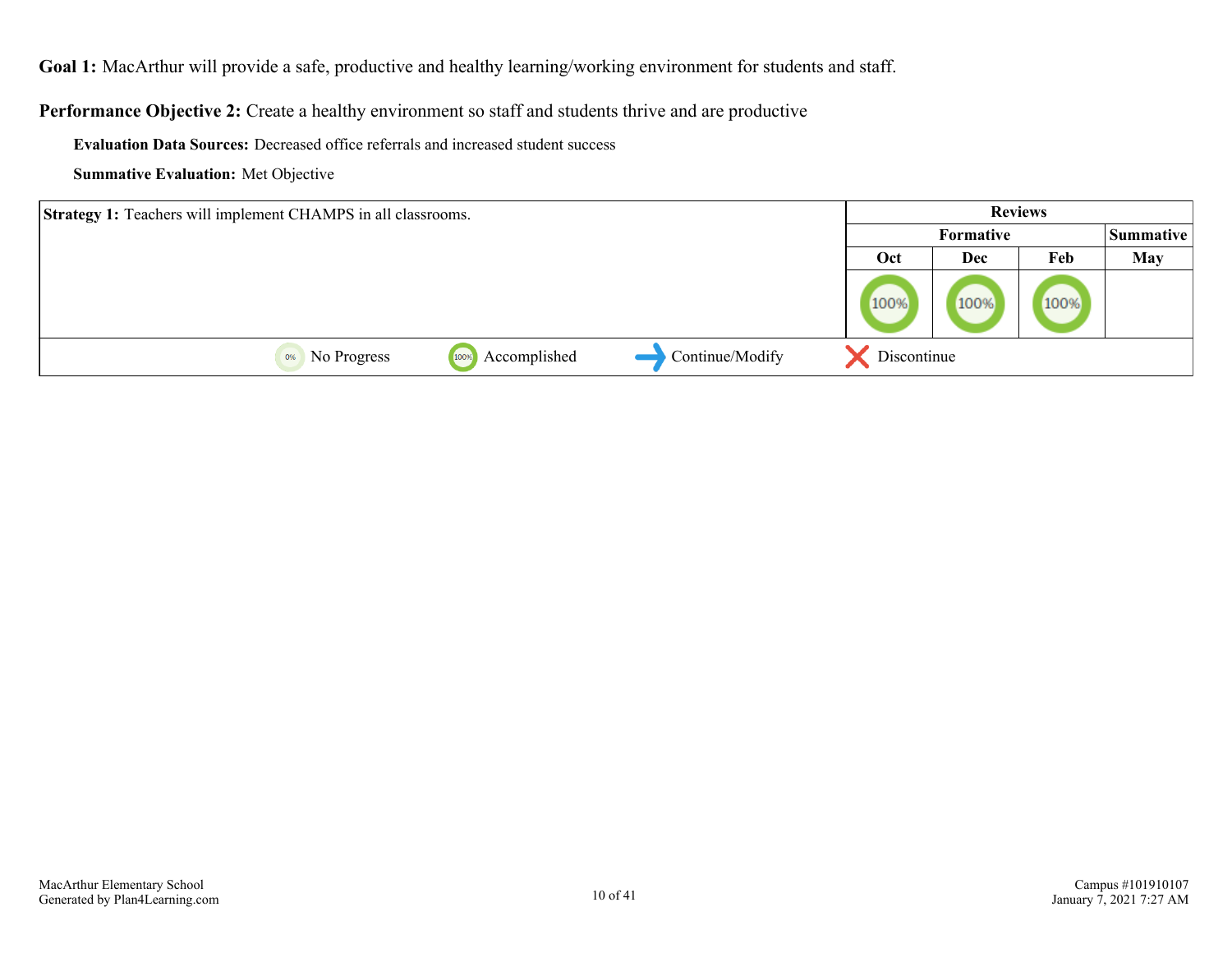**Goal 1:** MacArthur will provide a safe, productive and healthy learning/working environment for students and staff.

**Performance Objective 3:** Implement a comprehensive health and wellness program

**Evaluation Data Sources:** Continue to utilize the school wellness program including Brighter Bites, and adjust as needed throughout the year

| <b>Strategy 1: CATCH Program will be implemented and monitored.</b> |             |                      |                 |             | <b>Reviews</b> |      |            |
|---------------------------------------------------------------------|-------------|----------------------|-----------------|-------------|----------------|------|------------|
|                                                                     |             |                      |                 |             | Formative      |      |            |
|                                                                     |             |                      |                 | Oct         | Dec            | Feb  | <b>May</b> |
|                                                                     |             |                      |                 | 100%        | 100%           | 100% | 100%       |
| 0%                                                                  | No Progress | Accomplished<br>1009 | Continue/Modify | Discontinue |                |      |            |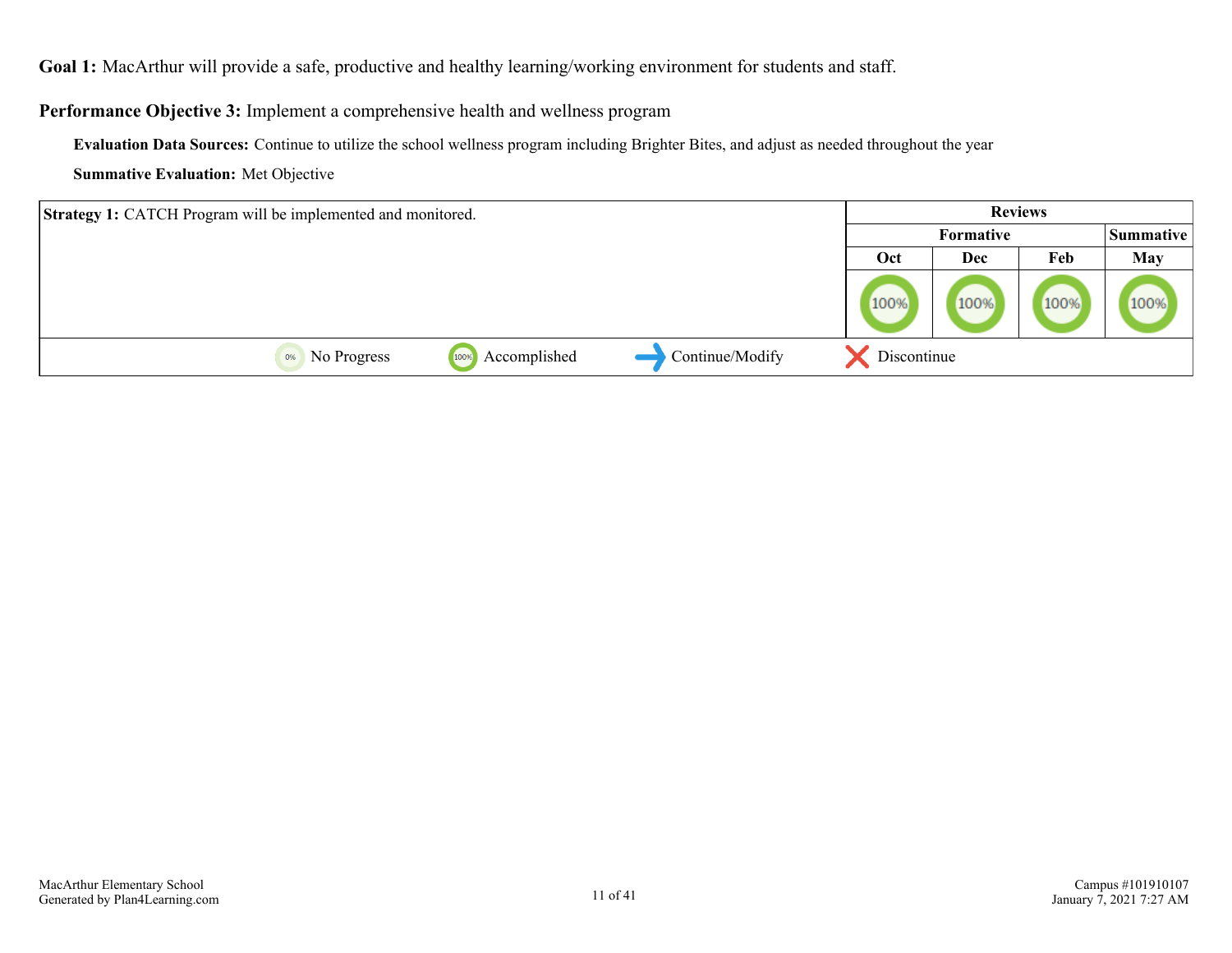**Goal 1:** MacArthur will provide a safe, productive and healthy learning/working environment for students and staff.

**Performance Objective 4:** Provide regular communication/recognition for students, parents, and staff.

**Evaluation Data Sources:** Continue to increase parental involvement and student/staff morale

| <b>Strategy 1:</b> Monthly calendars will be distributed to students, parents, and staff members alike. |      | <b>Reviews</b>                |      |            |
|---------------------------------------------------------------------------------------------------------|------|-------------------------------|------|------------|
|                                                                                                         |      | <b>Summative</b><br>Formative |      |            |
|                                                                                                         | Oct  | Dec                           | Feb  | <b>May</b> |
|                                                                                                         | 100% | 100%                          | 100% |            |
| Continue/Modify<br>Accomplished<br>No Progress<br>0%<br>100%                                            |      | Discontinue                   |      |            |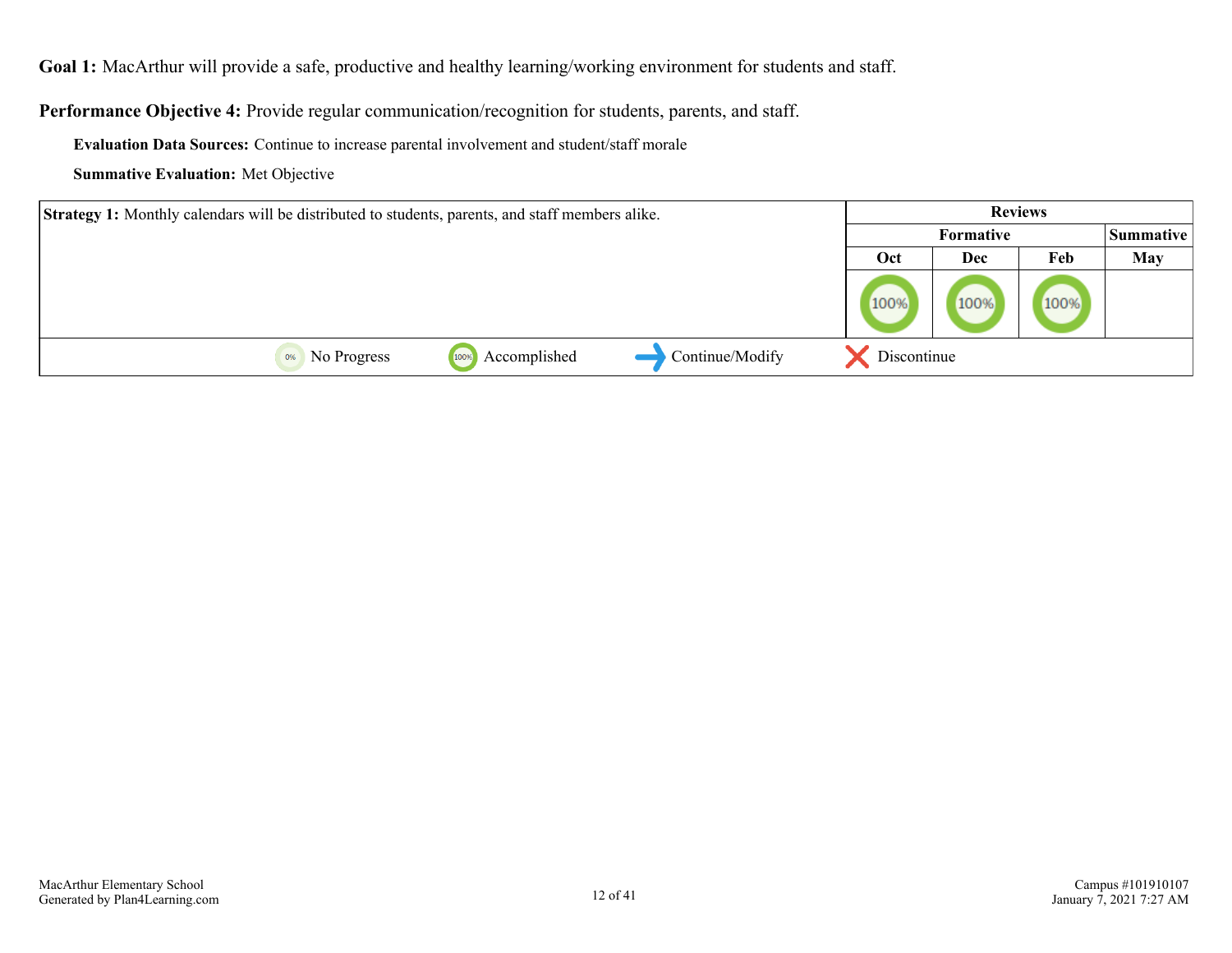<span id="page-12-0"></span>**Goal 2:** MacArthur will provide information and opportunities to assist students in preparing for college, career and military.

**Performance Objective 1:** Provide Pk-5th-grade students with multiple colleges and career awareness opportunities.

**Evaluation Data Sources:** Copies of fliers sent home detailing these events: College Wednesdays (spotlighting a college campus over the announcements) and Career Day.

| <b>Strategy 1:</b> Utilize career guests to visit our campus and discuss the benefits of staying in school and following an | <b>Reviews</b>   |      |      |                  |
|-----------------------------------------------------------------------------------------------------------------------------|------------------|------|------|------------------|
| appropriate career path.                                                                                                    | <b>Formative</b> |      |      | <b>Summative</b> |
| Strategy's Expected Result/Impact: Increase student interest in college and careers.                                        | Oct              | Dec  | Feb  | May              |
| <b>Staff Responsible for Monitoring: Counselor</b><br><b>Title I Schoolwide Elements: 2.4</b>                               | 100%             | 100% | 100% |                  |
| Accomplished<br>Continue/Modify<br>No Progress<br>100%                                                                      | Discontinue      |      |      |                  |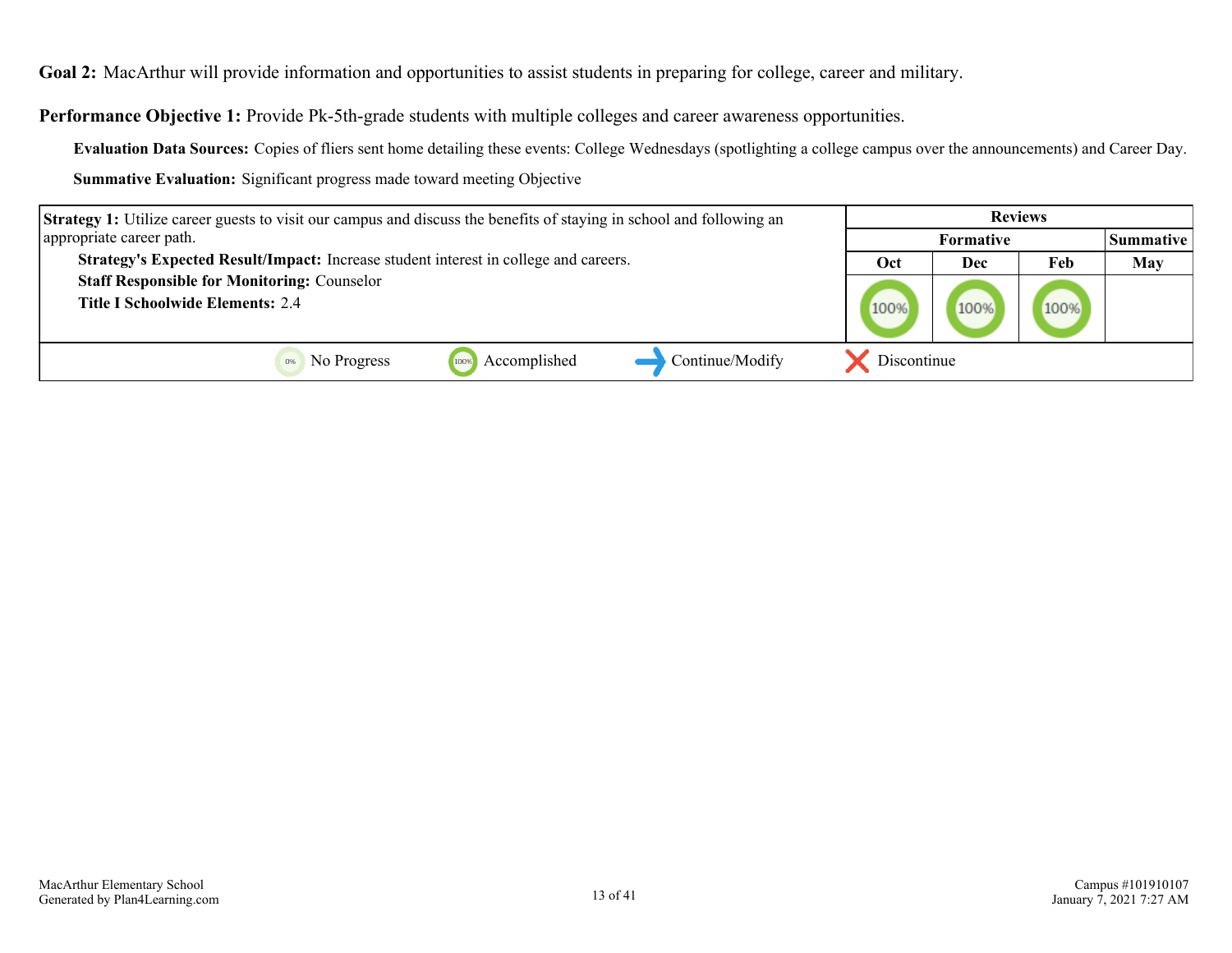**Goal 2:** MacArthur will provide information and opportunities to assist students in preparing for college, career and military.

**Performance Objective 2:** Increase the success rate of students achieving college and career readiness indicators

**Evaluation Data Sources:** Increased number of students reaching Masters Level on STAAR.

| Strategy 1: Conduct campus competitions for students to work on various skills to increase knowledge: Geography Bee, | <b>Reviews</b> |                  |      |                  |
|----------------------------------------------------------------------------------------------------------------------|----------------|------------------|------|------------------|
| Spelling Bee, Prose and Poetry, UIL Academic Meet, and Robotics to prepare for district competition.                 |                | <b>Formative</b> |      | <b>Summative</b> |
| Strategy's Expected Result/Impact: Students increase academic levels                                                 | Oct            | Dec              | Feb  | <b>May</b>       |
| Staff Responsible for Monitoring: Sponsors and coaches for each event listed                                         |                |                  |      |                  |
| Title I Schoolwide Elements: 2.5 - TEA Priorities: Build a foundation of reading and math - ESF Levers: Lever 4:     |                |                  | 100% |                  |
| <b>High-Quality Curriculum</b>                                                                                       |                |                  |      |                  |
| Accomplished<br>Continue/Modify<br>No Progress                                                                       | Discontinue    |                  |      |                  |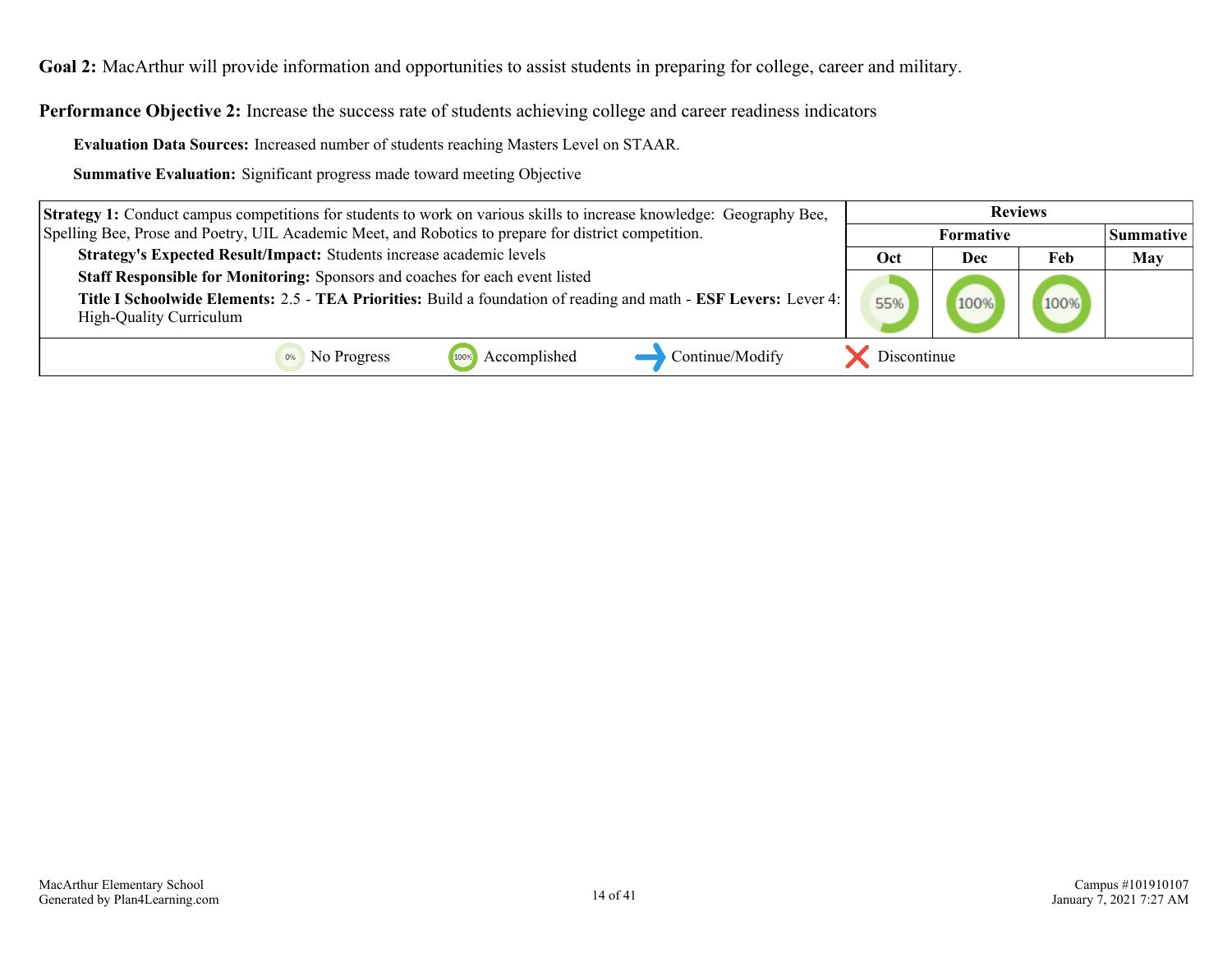**Goal 2:** MacArthur will provide information and opportunities to assist students in preparing for college, career and military.

**Performance Objective 3:** Provide comprehensive counseling to students

**Evaluation Data Sources:** Guidance lessons and counseling services will continue to be available to 100% of students in need and will be documented.

| <b>Strategy 1:</b> Lesson plans and group assignments for the guidance program will be kept by the counselor.                            |                  |     | <b>Reviews</b> |                   |
|------------------------------------------------------------------------------------------------------------------------------------------|------------------|-----|----------------|-------------------|
| Strategy's Expected Result/Impact: students will learn conflict resolution                                                               | <b>Formative</b> |     |                | <b> Summative</b> |
| <b>Staff Responsible for Monitoring: counselor</b>                                                                                       | Oct              | Dec | Feb            | <b>May</b>        |
| Title I Schoolwide Elements: 2.4, 2.6 - TEA Priorities: Improve low-performing schools - ESF Levers: Lever 3:<br>Positive School Culture | 100%             |     | 100%           |                   |
| Continue/Modify<br>Accomplished<br>No Progress                                                                                           | Discontinue      |     |                |                   |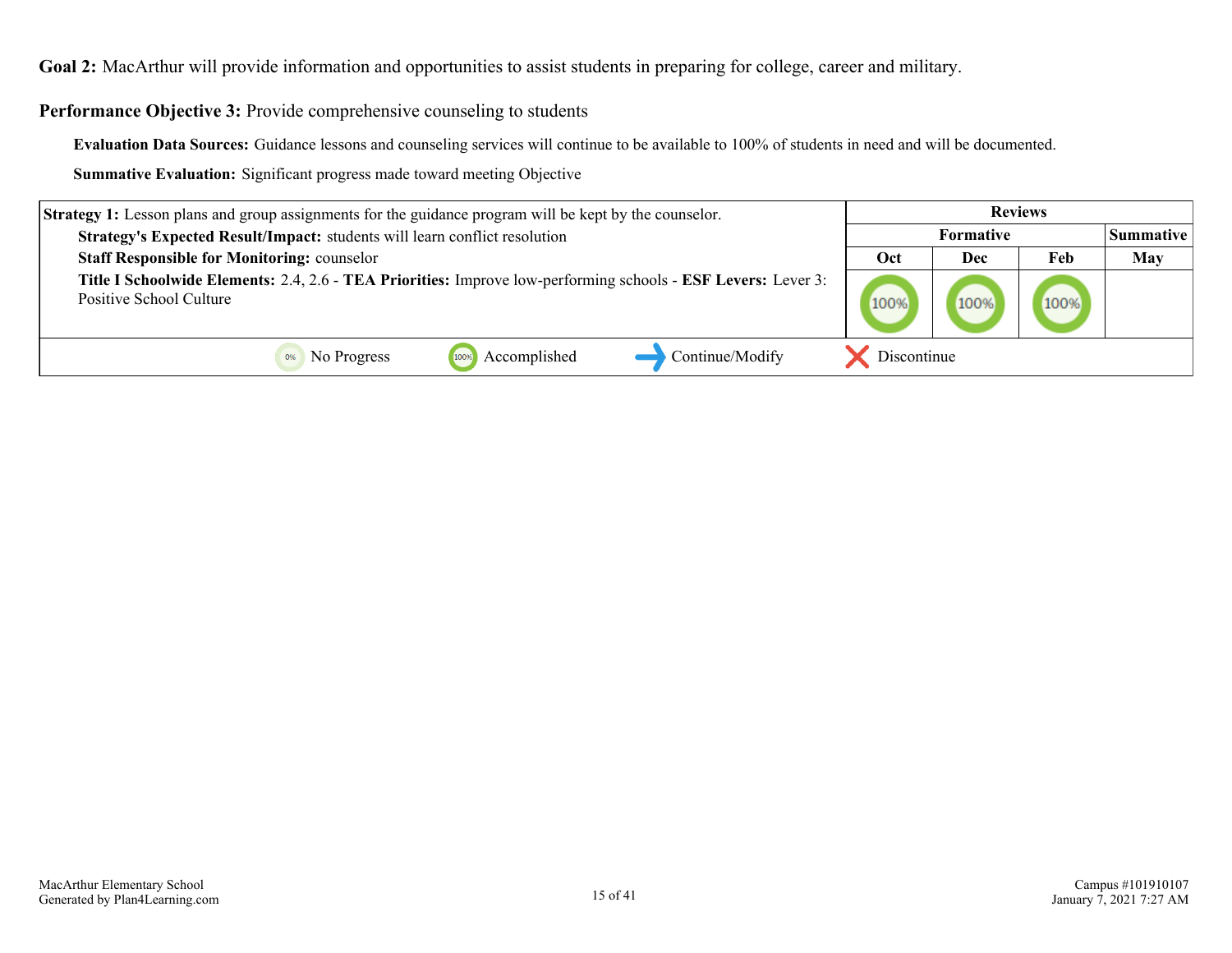<span id="page-15-0"></span>**Performance Objective 1:** Meet or exceed the state average in all tested areas

**Evaluation Data Sources:** Meet or exceed the state accountability standards.

| <b>Strategy 1:</b> Provide before school, after school, and Saturday tutorials.                              | <b>Reviews</b>   |     |     |            |
|--------------------------------------------------------------------------------------------------------------|------------------|-----|-----|------------|
| Strategy's Expected Result/Impact: Increased scores through targeted instruction in tutorial groups.         | <b>Formative</b> |     |     | Summative  |
| <b>Staff Responsible for Monitoring: Principal</b>                                                           | Oct              | Dec | Feb | <b>May</b> |
| <b>Assistant Principal</b>                                                                                   |                  |     |     |            |
| <b>CICs</b>                                                                                                  |                  | 70% |     |            |
| Classroom teachers                                                                                           |                  |     |     |            |
| Title I Schoolwide Elements: 2.4, 2.6 - TEA Priorities: Build a foundation of reading and math, Improve low- |                  |     |     |            |
| performing schools - ESF Levers: Lever 2: Effective, Well-Supported Teachers, Lever 5: Effective Instruction |                  |     |     |            |
| Continue/Modify<br>Accomplished<br>No Progress<br>100%                                                       | Discontinue      |     |     |            |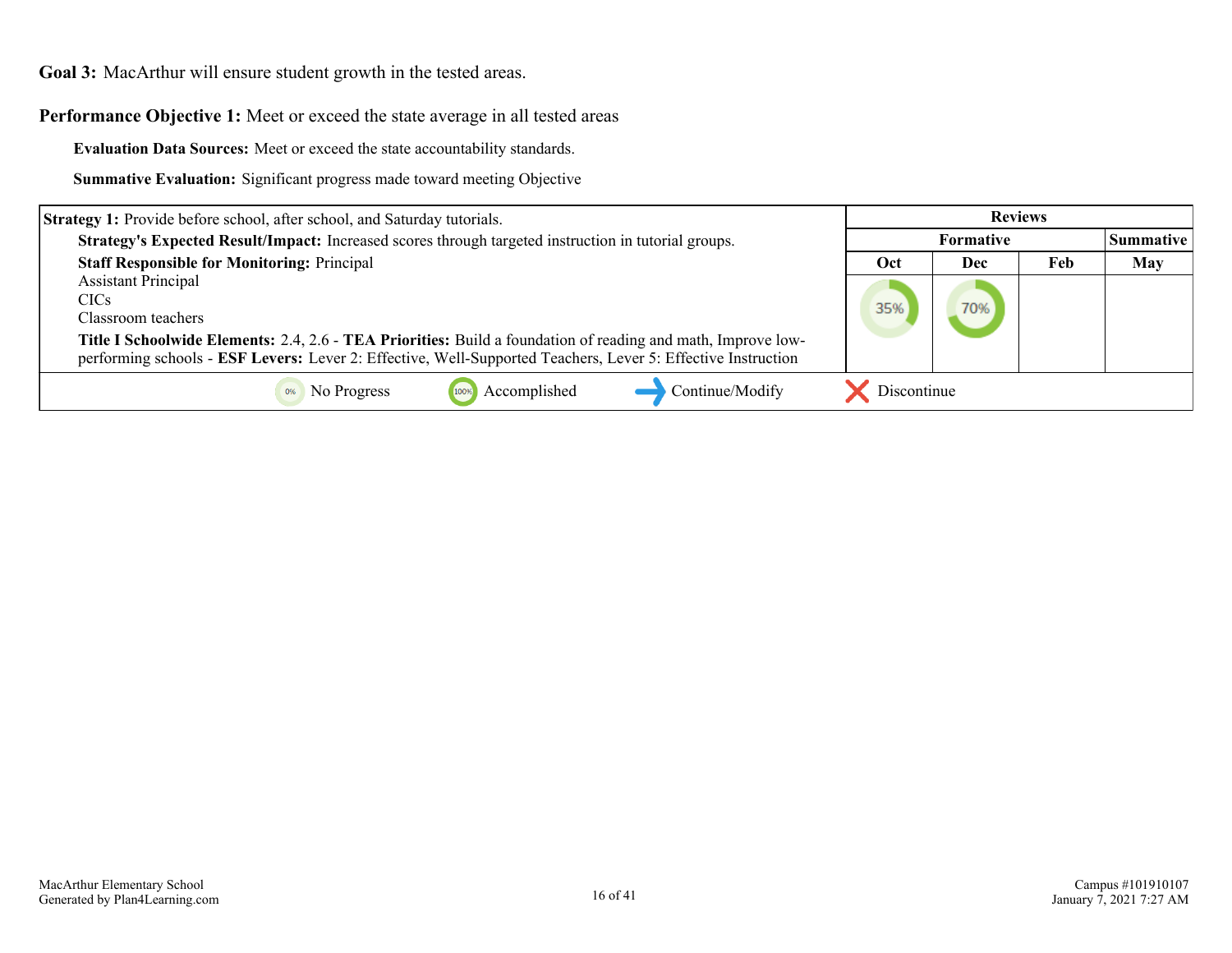**Performance Objective 2:** Provide instructional support and high-quality curriculum and resources

**Evaluation Data Sources:** Increased scores on district and state assessments

| <b>Strategy 1:</b> Utilize campus specialist (CIC) to do push-in's and pull-outs in classrooms, as well as coaching and modeling                                                                                                               | <b>Reviews</b> |                  |      |                  |
|------------------------------------------------------------------------------------------------------------------------------------------------------------------------------------------------------------------------------------------------|----------------|------------------|------|------------------|
| for staff members                                                                                                                                                                                                                              |                | <b>Formative</b> |      | <b>Summative</b> |
| Strategy's Expected Result/Impact: Increase instructional rigor                                                                                                                                                                                | Oct            | Dec              | Feb  | <b>May</b>       |
| <b>Staff Responsible for Monitoring: Principal</b><br><b>Assistant Principal</b><br>CIC <sub>s</sub><br>Title I Schoolwide Elements: 2.4, 2.5, 2.6 - TEA Priorities:<br>Build a foundation of reading and math, Improve low-performing schools | 100%           | 100%             | 100% |                  |
| Accomplished<br>Continue/Modify<br>No Progress<br>100%                                                                                                                                                                                         | Discontinue    |                  |      |                  |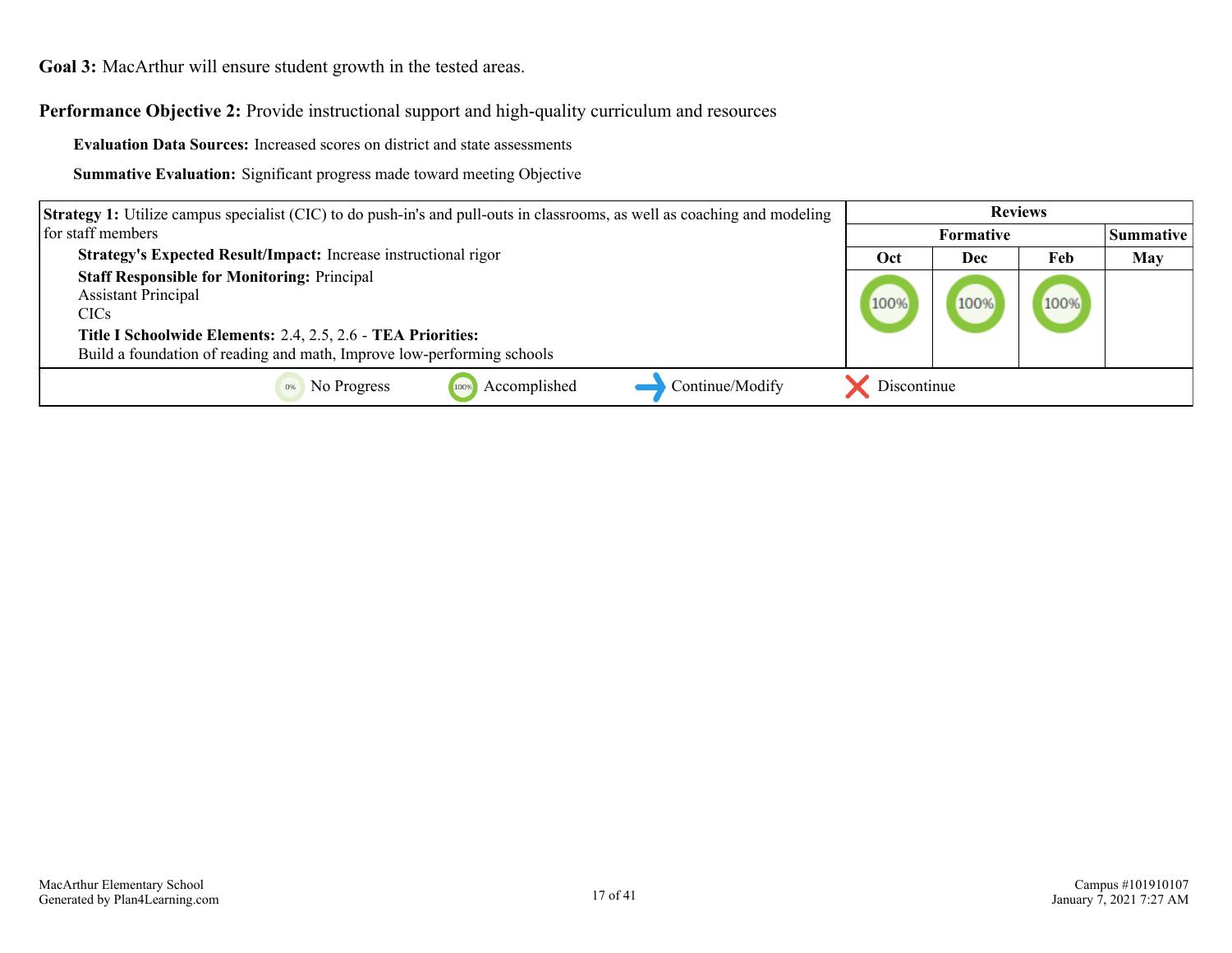**Performance Objective 3:** Build instructional capacity through coaching, professional development, and academies

**Evaluation Data Sources:** Improved teaching methods and increased student success

| <b>Strategy 1:</b> Provide Campus Staff Development as ad add on to district staff development.                                                                                                                                                                                                                                                                       | <b>Reviews</b>   |      |      |                  |
|-----------------------------------------------------------------------------------------------------------------------------------------------------------------------------------------------------------------------------------------------------------------------------------------------------------------------------------------------------------------------|------------------|------|------|------------------|
| Strategy's Expected Result/Impact: Teachers will have more instructional strategies targeted to low performing                                                                                                                                                                                                                                                        | <b>Formative</b> |      |      | <b>Summative</b> |
| <b>TEKS</b>                                                                                                                                                                                                                                                                                                                                                           | Oct              | Dec  | Feb  | <b>May</b>       |
| <b>Staff Responsible for Monitoring: CICs</b>                                                                                                                                                                                                                                                                                                                         |                  |      |      |                  |
| Title I Schoolwide Elements: 2.4, 2.6 - TEA Priorities: Recruit, support, retain teachers and principals, Build a<br>foundation of reading and math, Improve low-performing schools - ESF Levers: Lever 1: Strong School Leadership<br>and Planning, Lever 2: Effective, Well-Supported Teachers, Lever 4: High-Quality Curriculum, Lever 5: Effective<br>Instruction | 100%             | 100% | 100% |                  |
| Accomplished<br>Continue/Modify<br>No Progress                                                                                                                                                                                                                                                                                                                        | Discontinue      |      |      |                  |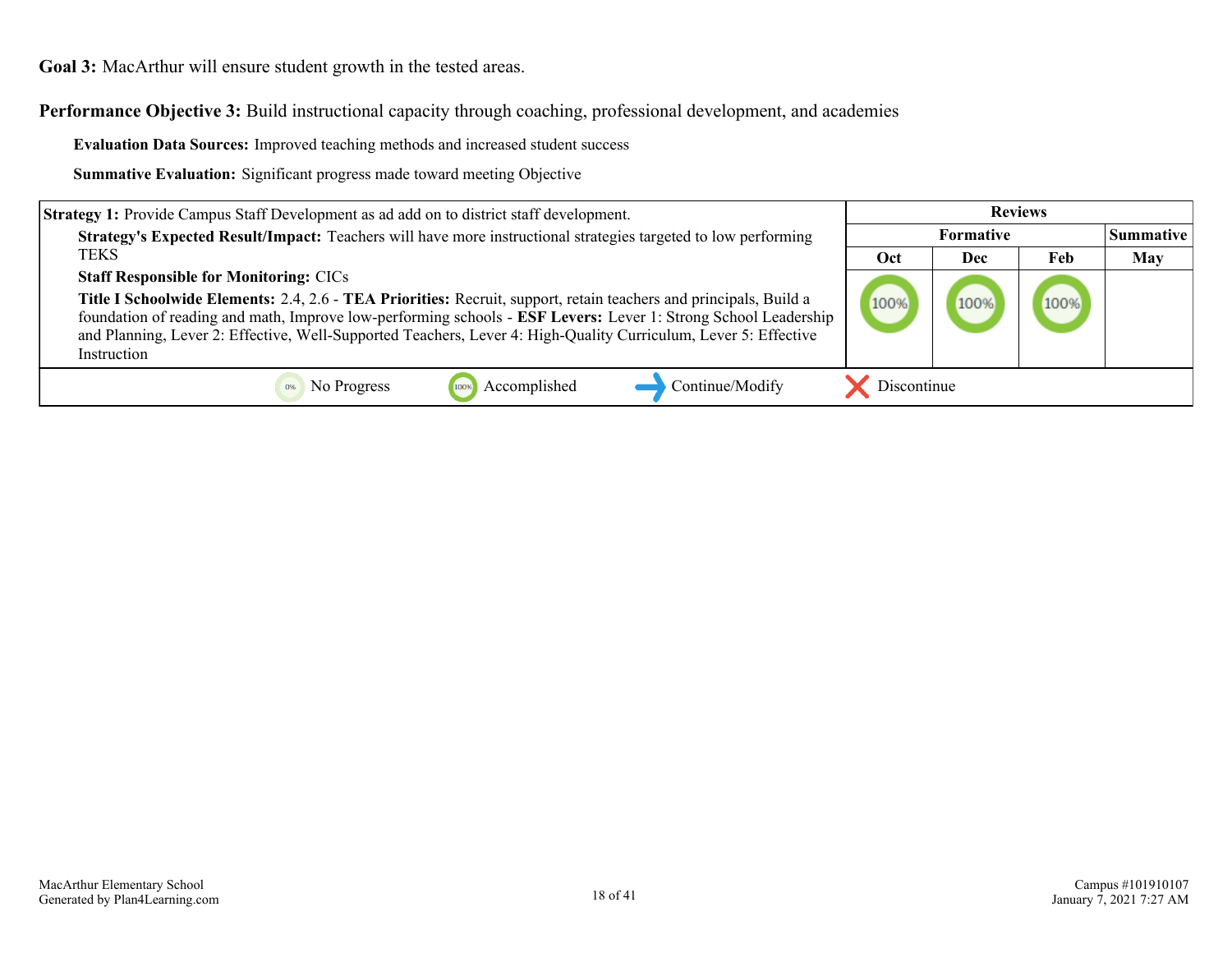**Performance Objective 4:** Provide instructional technology support to all tested areas

**Evaluation Data Sources:** Teacher integration and increased student achievement

| <b>Strategy 1:</b> Students and teachers will work with our Digital Learning and Assessment Specialist to become more familiar                                                                                               | <b>Reviews</b> |                  |      |                  |
|------------------------------------------------------------------------------------------------------------------------------------------------------------------------------------------------------------------------------|----------------|------------------|------|------------------|
| with technology and software that is available.                                                                                                                                                                              |                | <b>Formative</b> |      | <b>Summative</b> |
| Strategy's Expected Result/Impact: Teachers and students feel more successful using technology for virtual                                                                                                                   | Oct            | Dec              | Feb  | <b>May</b>       |
| learning.                                                                                                                                                                                                                    |                |                  |      |                  |
| <b>Staff Responsible for Monitoring: DLAS</b>                                                                                                                                                                                | 100%           | 100%             | 100% |                  |
| Title I Schoolwide Elements: 2.4, 2.6 - TEA Priorities: Build a foundation of reading and math, Improve low-<br>performing schools - ESF Levers: Lever 2: Effective, Well-Supported Teachers, Lever 5: Effective Instruction |                |                  |      |                  |
| Continue/Modify<br>Accomplished<br>No Progress<br>100%                                                                                                                                                                       | Discontinue    |                  |      |                  |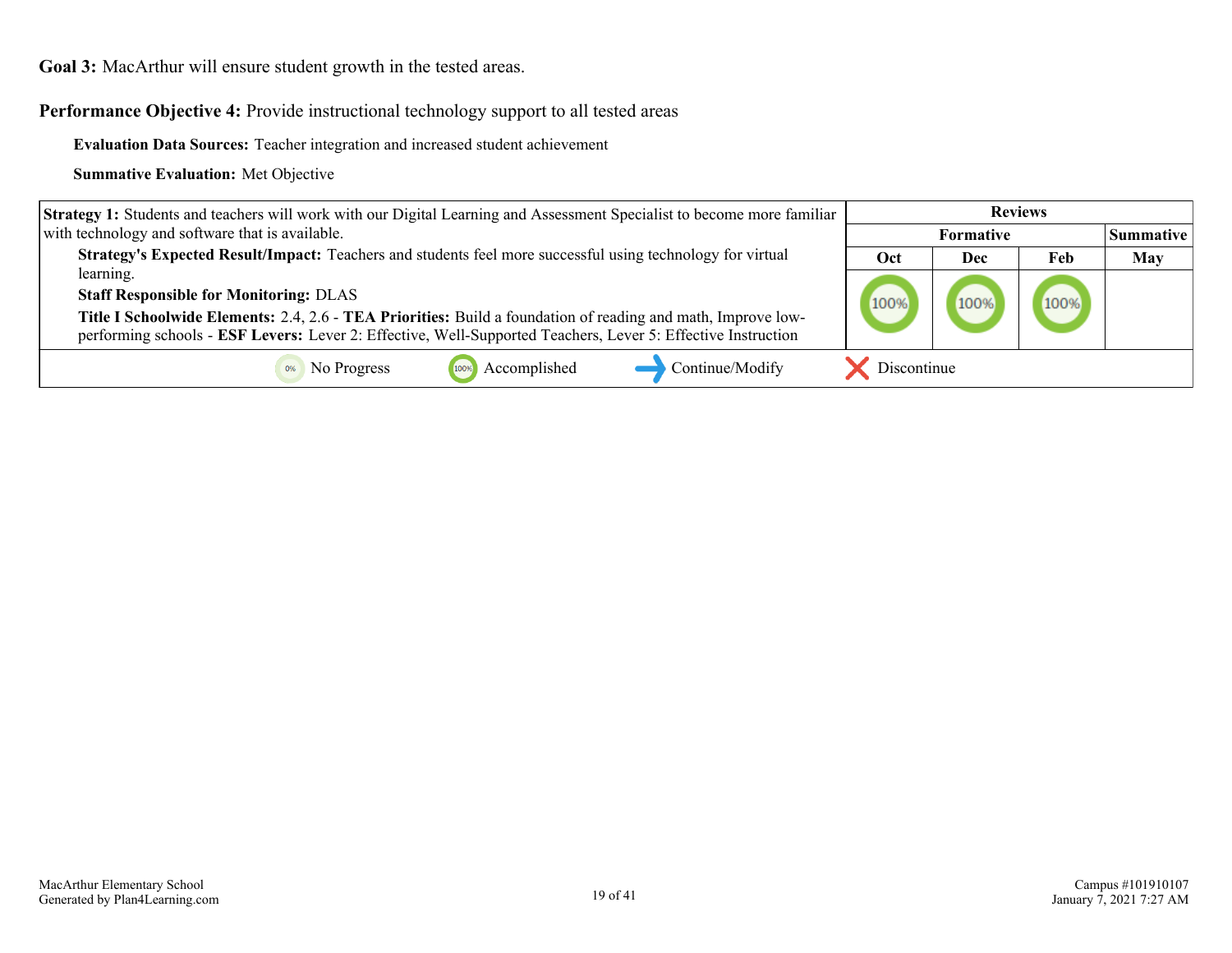<span id="page-19-0"></span>**Goal 4:** MacArthur will ensure students are provided quality enrichment/extracurricular programs and opportunities.

**Performance Objective 1:** Enhance the quality of fine arts programming

**Evaluation Data Sources:** Increased student participation

| <b>Strategy 1:</b> Provide monthly music programs that display students art work as well as singing and dancing.                                                                                             | <b>Reviews</b>   |     |     |                  |
|--------------------------------------------------------------------------------------------------------------------------------------------------------------------------------------------------------------|------------------|-----|-----|------------------|
| Strategy's Expected Result/Impact: Increase participation in programs from students and have more members in                                                                                                 | <b>Formative</b> |     |     | <b>Summative</b> |
| the audience.                                                                                                                                                                                                | Oct              | Dec | Feb | <b>May</b>       |
| <b>Staff Responsible for Monitoring: Music Teacher</b><br>Art Teacher<br>Title I Schoolwide Elements: 3.1 - TEA Priorities: Improve low-performing schools - ESF Levers: Lever 3:<br>Positive School Culture | 0%               | 0%  |     |                  |
| Continue/Modify<br>Accomplished<br>No Progress<br>100%                                                                                                                                                       | Discontinue      |     |     |                  |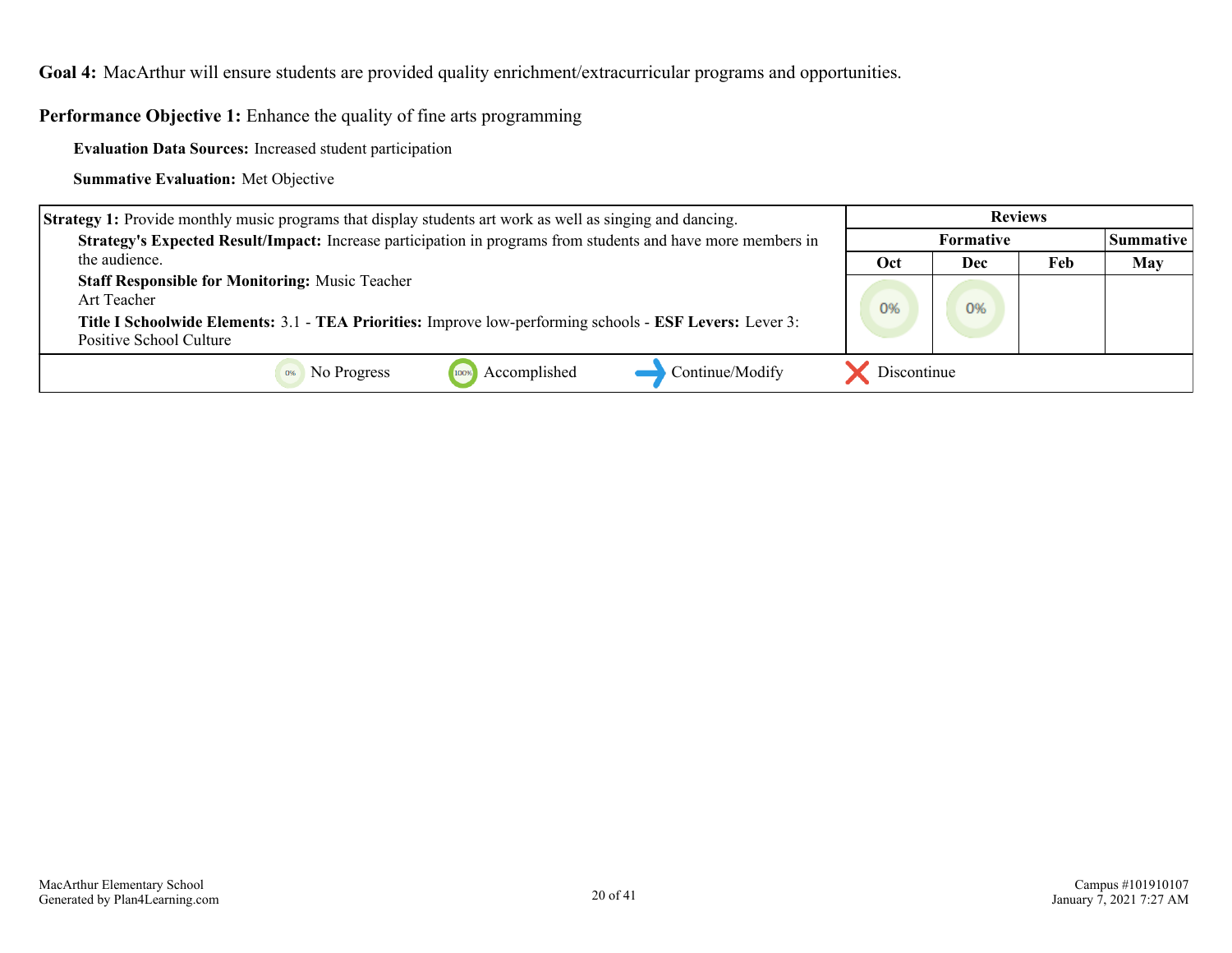**Goal 4:** MacArthur will ensure students are provided quality enrichment/extracurricular programs and opportunities.

**Performance Objective 2:** Offer multiple enrichment and extra-curricular opportunities available for students

**Evaluation Data Sources:** Increased student participation

| <b>Strategy 1:</b> Ensure student clubs include all grade levels.                                                                   |             |     |     |                    |
|-------------------------------------------------------------------------------------------------------------------------------------|-------------|-----|-----|--------------------|
| Strategy's Expected Result/Impact: More students participate in an extracurricular activity.                                        | Formative   |     |     | <b>Summative</b> I |
| <b>Staff Responsible for Monitoring: Club sponsors and coaches</b>                                                                  | Oct         | Dec | Feb | <b>May</b>         |
| Title I Schoolwide Elements: 3.1 - TEA Priorities: Improve low-performing schools - ESF Levers: Lever 3:<br>Positive School Culture | 50%         | 65% |     |                    |
| Accomplished<br>Continue/Modify<br>No Progress<br>100%                                                                              | Discontinue |     |     |                    |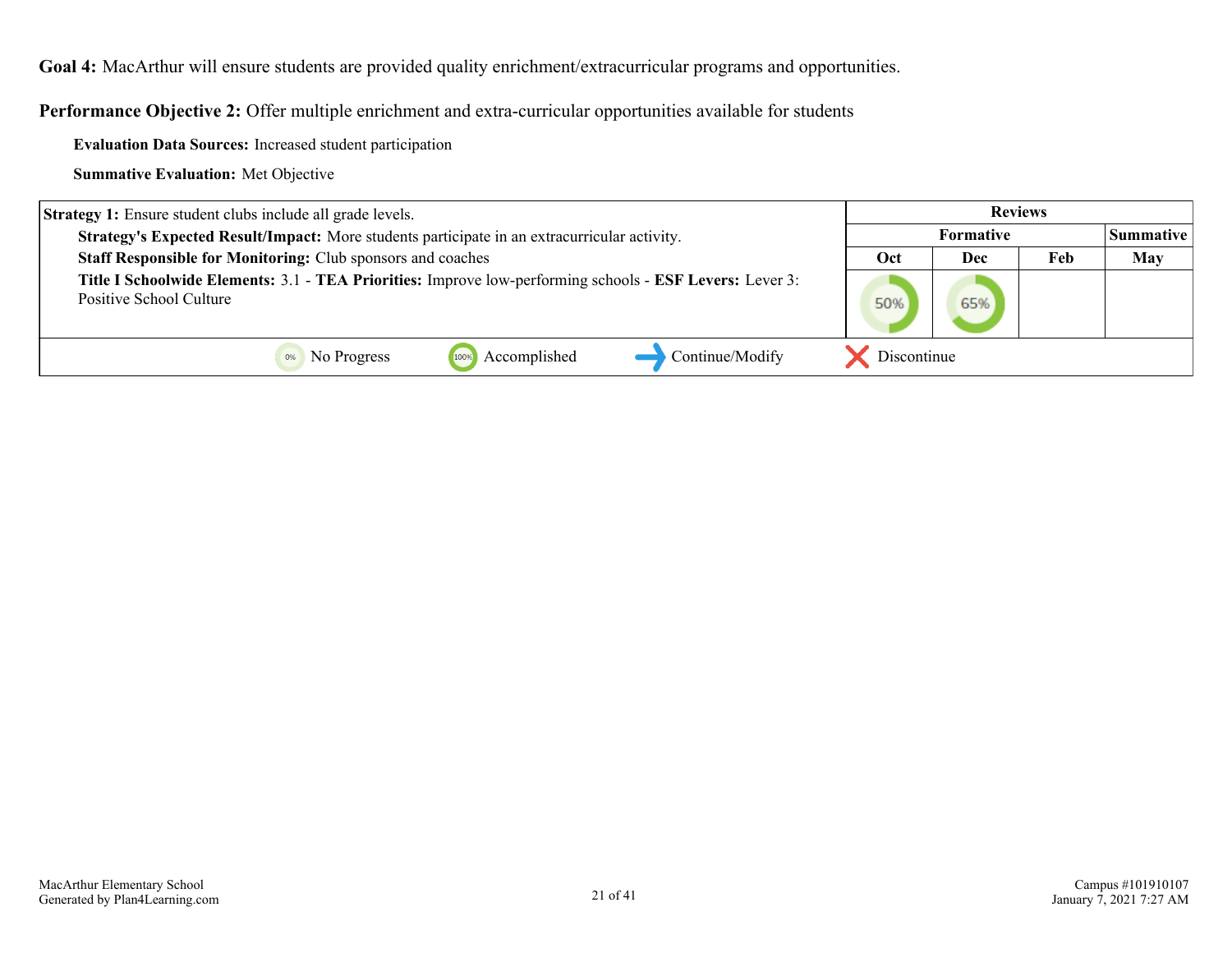**Goal 4:** MacArthur will ensure students are provided quality enrichment/extracurricular programs and opportunities.

**Performance Objective 3:** Introduce students to fitness and life activities through physical education courses and programs

**Evaluation Data Sources:** Student Participation

| <b>Strategy 1:</b> Ensure CATCH Activities are completed outside the PE classroom.                       |             | <b>Reviews</b>   |      |     |
|----------------------------------------------------------------------------------------------------------|-------------|------------------|------|-----|
| Strategy's Expected Result/Impact: More students interested in physical fitness.                         |             | <b>Formative</b> |      |     |
| Title I Schoolwide Elements: 2.5 - TEA Priorities: Improve low-performing schools - ESF Levers: Lever 3: | Oct         | Dec              | Feb  | May |
| Positive School Culture                                                                                  | 100%        |                  | 100% |     |
| Accomplished<br>Continue/Modify<br>No Progress<br>100%                                                   | Discontinue |                  |      |     |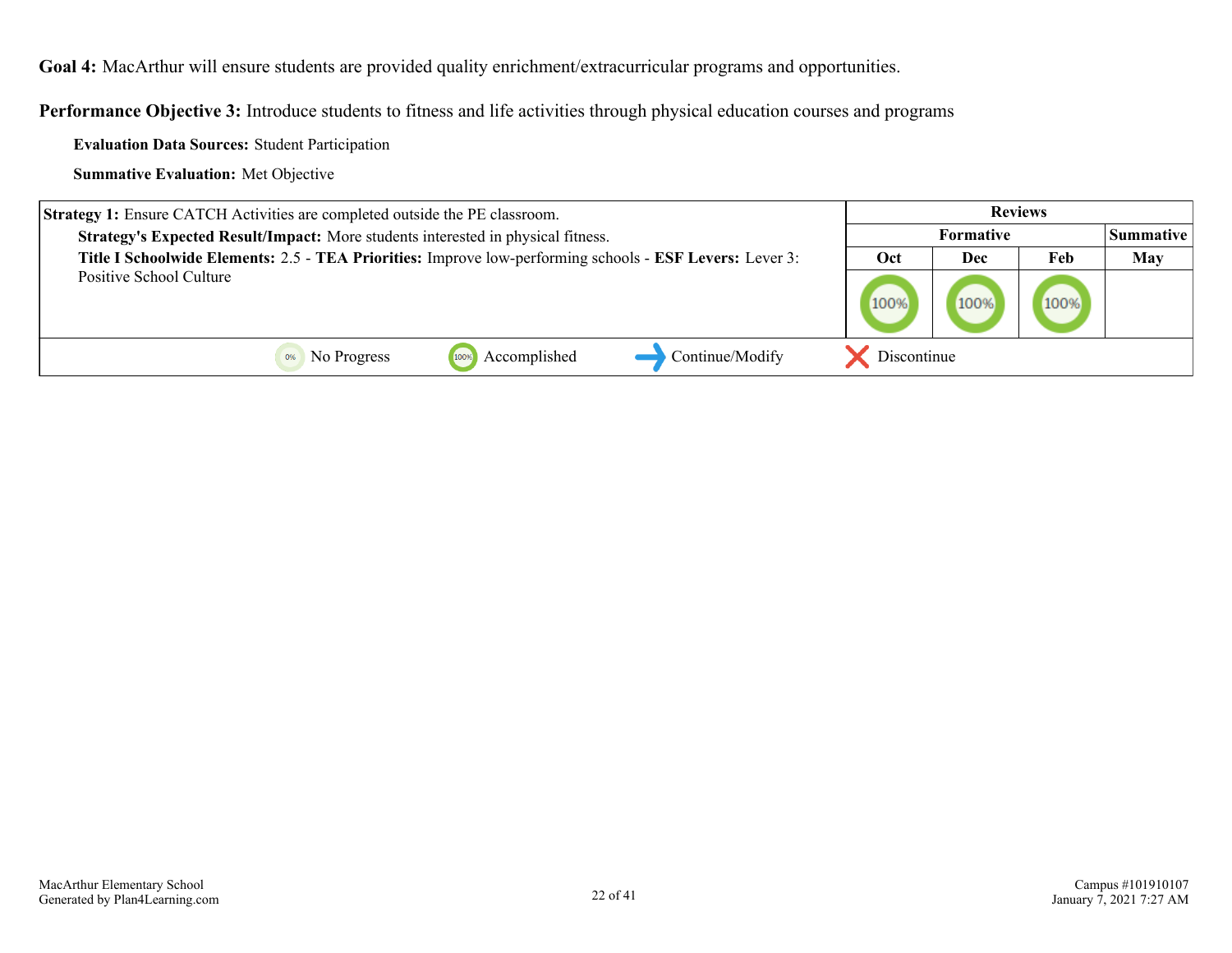<span id="page-22-0"></span>**Goal 5:** MacArthur will have a 96.5% or higher student attendance rate and a 97% or higher teacher attendance rate.

**Performance Objective 1:** Ensure students and parents understand the importance of attending school regularly.

**Evaluation Data Sources:** Maintain GPISD's goal of 96.5% or higher for students' attendance.

| <b>Strategy 1:</b> Communicate with parents the importance of being present at school.                                                                                                                                    | <b>Reviews</b>   |     |     |            |
|---------------------------------------------------------------------------------------------------------------------------------------------------------------------------------------------------------------------------|------------------|-----|-----|------------|
| Strategy's Expected Result/Impact: Less students miss due to non health related reasons.                                                                                                                                  | <b>Formative</b> |     |     | Summative  |
| <b>Staff Responsible for Monitoring: Principal</b>                                                                                                                                                                        | Oct              | Dec | Feb | <b>May</b> |
| <b>Assistant Principal</b>                                                                                                                                                                                                |                  |     |     |            |
| Counselor                                                                                                                                                                                                                 | 45%              | 50% |     |            |
| PEIMS clerk                                                                                                                                                                                                               |                  |     |     |            |
| teachers                                                                                                                                                                                                                  |                  |     |     |            |
| Title I Schoolwide Elements: 2.5 - TEA Priorities: Build a foundation of reading and math, Improve low-<br>performing schools - ESF Levers: Lever 2: Effective, Well-Supported Teachers, Lever 3: Positive School Culture |                  |     |     |            |
| Continue/Modify<br>Accomplished<br>No Progress<br>100%                                                                                                                                                                    | Discontinue      |     |     |            |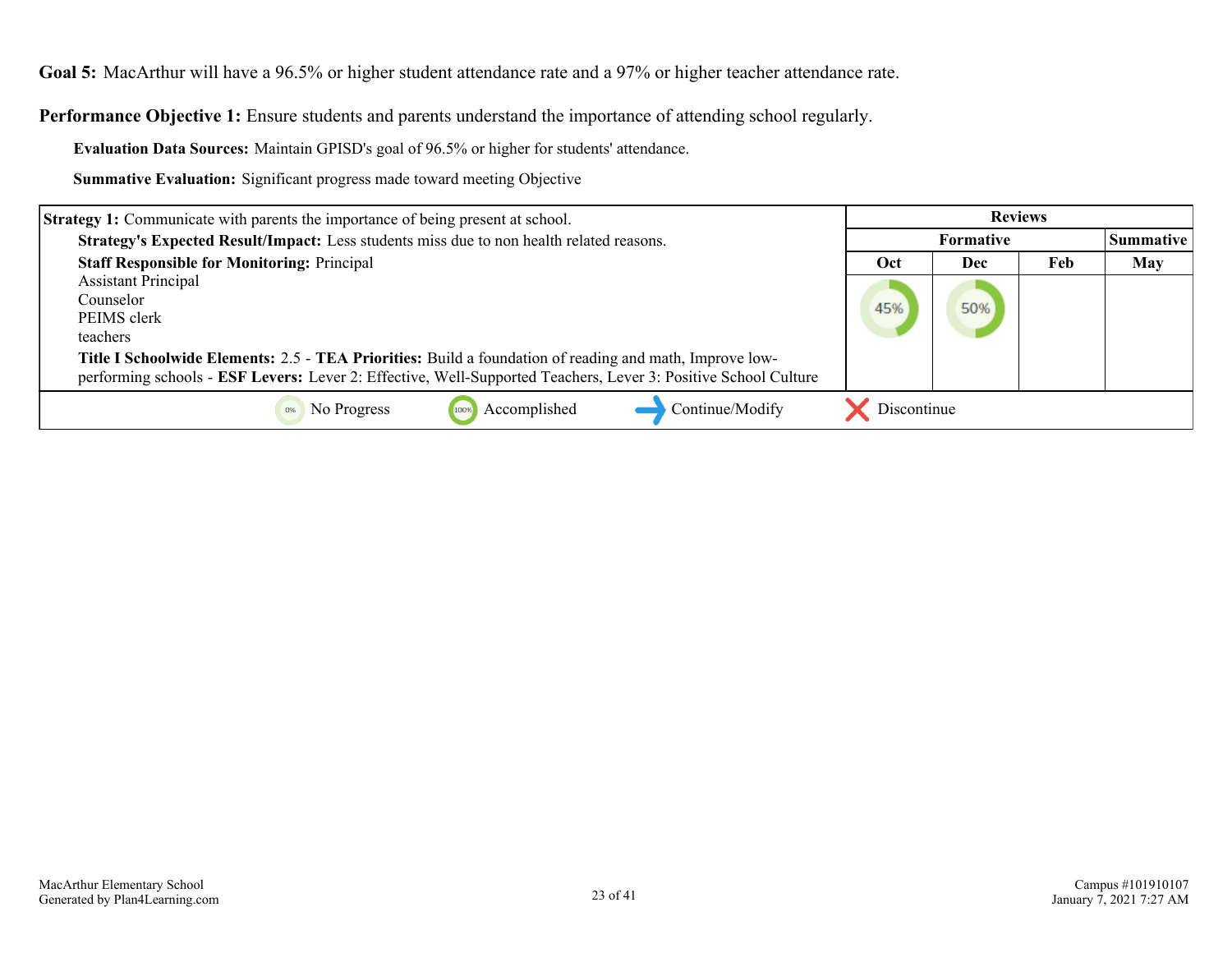**Goal 5:** MacArthur will have a 96.5% or higher student attendance rate and a 97% or higher teacher attendance rate.

**Performance Objective 2:** Develop intervention strategies and provide support to the teachers to ensure attendance is being monitored.

**Evaluation Data Sources:** Maintain GPISD's goal of 96.5% or higher for student attendance.

| <b>Strategy 1:</b> Attendance committee will track attendance and come up with incentives for students with improved                                                                                                                                            | <b>Reviews</b> |                  |     |                  |
|-----------------------------------------------------------------------------------------------------------------------------------------------------------------------------------------------------------------------------------------------------------------|----------------|------------------|-----|------------------|
| attendance.                                                                                                                                                                                                                                                     |                | <b>Formative</b> |     | <b>Summative</b> |
| Strategy's Expected Result/Impact: Students motivated to come to school.                                                                                                                                                                                        | Oct            | Dec              | Feb | May              |
| <b>Staff Responsible for Monitoring: Principal</b><br><b>Assistant Principal</b><br>Counselor<br>PEIMS clerk<br>teachers<br>Title I Schoolwide Elements: 2.4 - TEA Priorities: Improve low-performing schools - ESF Levers: Lever 3:<br>Positive School Culture | 20%            | 60%              |     |                  |
| Accomplished<br>Continue/Modify<br>No Progress<br>0%<br>100%                                                                                                                                                                                                    | Discontinue    |                  |     |                  |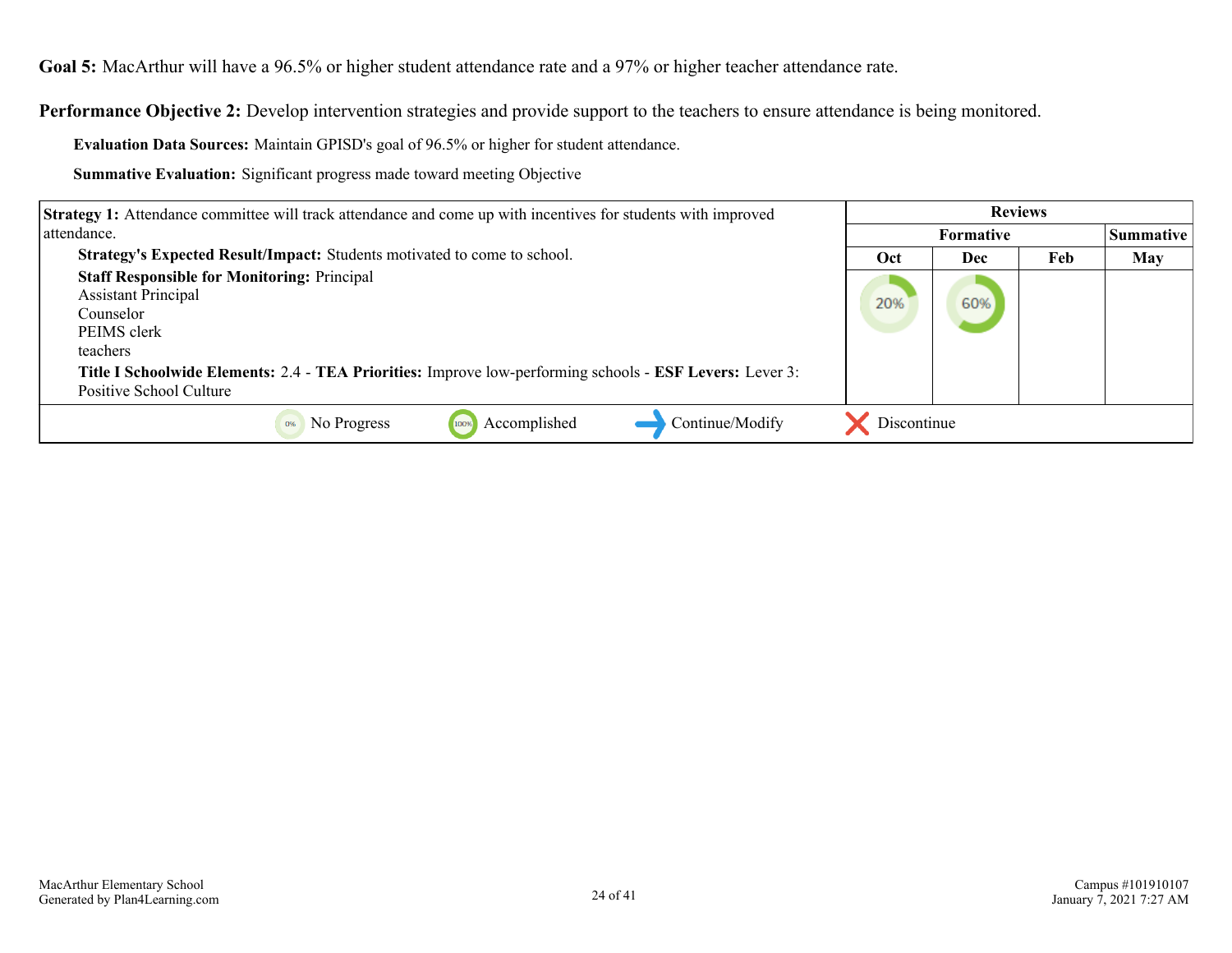**Goal 5:** MacArthur will have a 96.5% or higher student attendance rate and a 97% or higher teacher attendance rate.

Performance Objective 3: Implement strategies to monitor and increase staff attendance

**Evaluation Data Sources:** Reach GPISD's goal of 97% or higher for staff attendance

| <b>Strategy 1:</b> Attendance committee will meet and come up with incentives for teachers with perfect/great attendance.                                                        | <b>Reviews</b>   |     |      |                  |
|----------------------------------------------------------------------------------------------------------------------------------------------------------------------------------|------------------|-----|------|------------------|
| Strategy's Expected Result/Impact: Teachers attendance will improve.                                                                                                             | <b>Formative</b> |     |      | <b>Summative</b> |
| <b>Staff Responsible for Monitoring: Attendance Committee</b>                                                                                                                    | Oct              | Dec | Feb  | <b>May</b>       |
| Title I Schoolwide Elements: 2.4 - TEA Priorities: Improve low-performing schools - ESF Levers: Lever 2:<br>Effective, Well-Supported Teachers, Lever 3: Positive School Culture | 40%              |     | 100% |                  |
| Continue/Modify<br>Accomplished<br>No Progress<br>100%                                                                                                                           | Discontinue      |     |      |                  |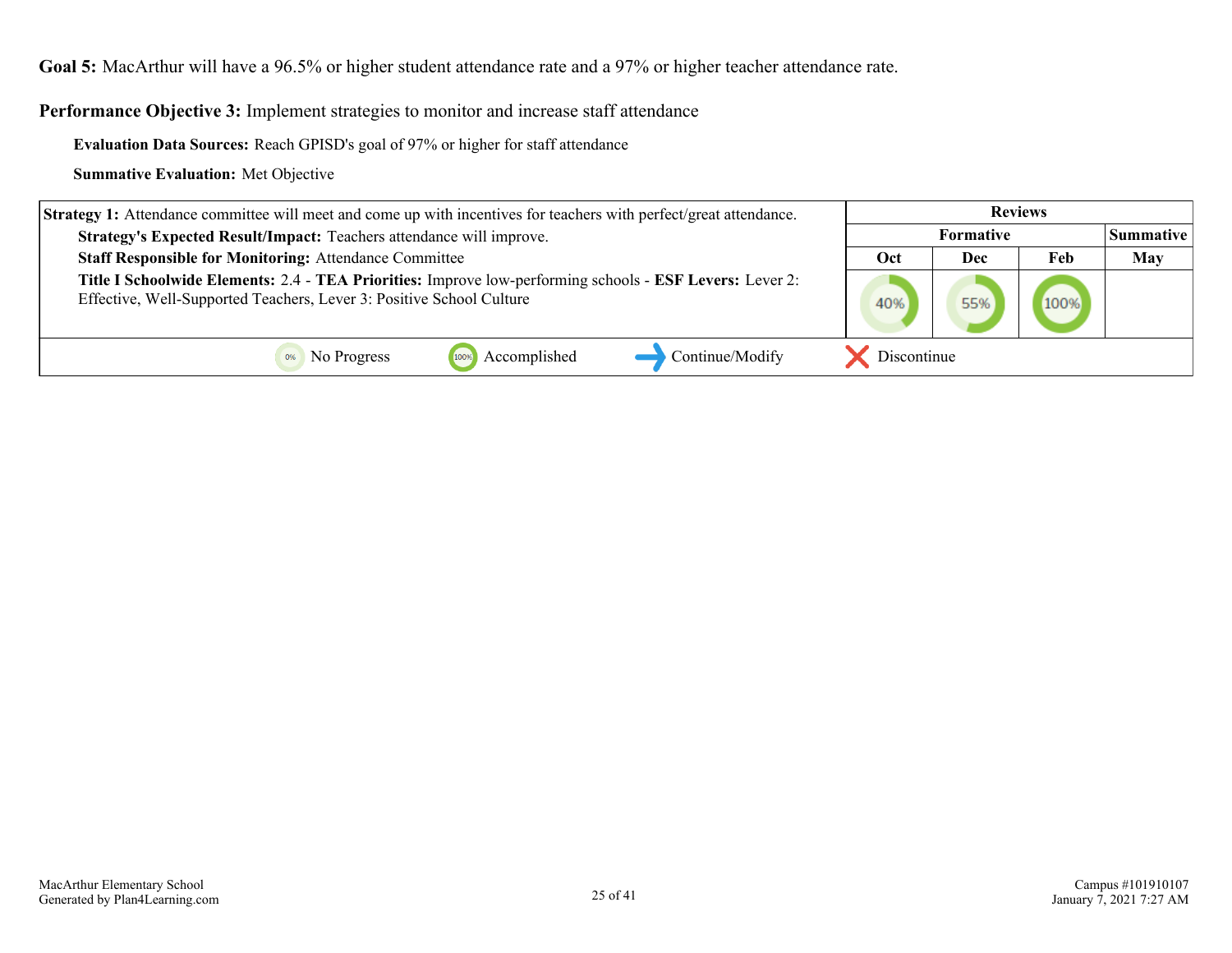<span id="page-25-0"></span>**Performance Objective 1:** Enhance the relationship between the campus and its partners

**Evaluation Data Sources:** Increase support from partners compared to previous year

| <b>Strategy 1:</b> Work with business partners in the neighborhood to help provide assistance to our students.             | <b>Reviews</b>   |     |     |                  |
|----------------------------------------------------------------------------------------------------------------------------|------------------|-----|-----|------------------|
| Strategy's Expected Result/Impact: Increase number of business partners.                                                   | <b>Formative</b> |     |     | <b>Summative</b> |
| <b>Staff Responsible for Monitoring: Principal</b>                                                                         | <b>Oct</b>       | Dec | Feb | <b>May</b>       |
| Counselor                                                                                                                  |                  |     |     |                  |
| <b>TEA Priorities:</b> Improve low-performing schools - <b>ESF Levers:</b> Lever 1: Strong School Leadership and Planning, | 20%              | 30% |     |                  |
| Lever 3: Positive School Culture                                                                                           |                  |     |     |                  |
| Continue/Modify<br>Accomplished<br>No Progress<br>100%                                                                     | Discontinue      |     |     |                  |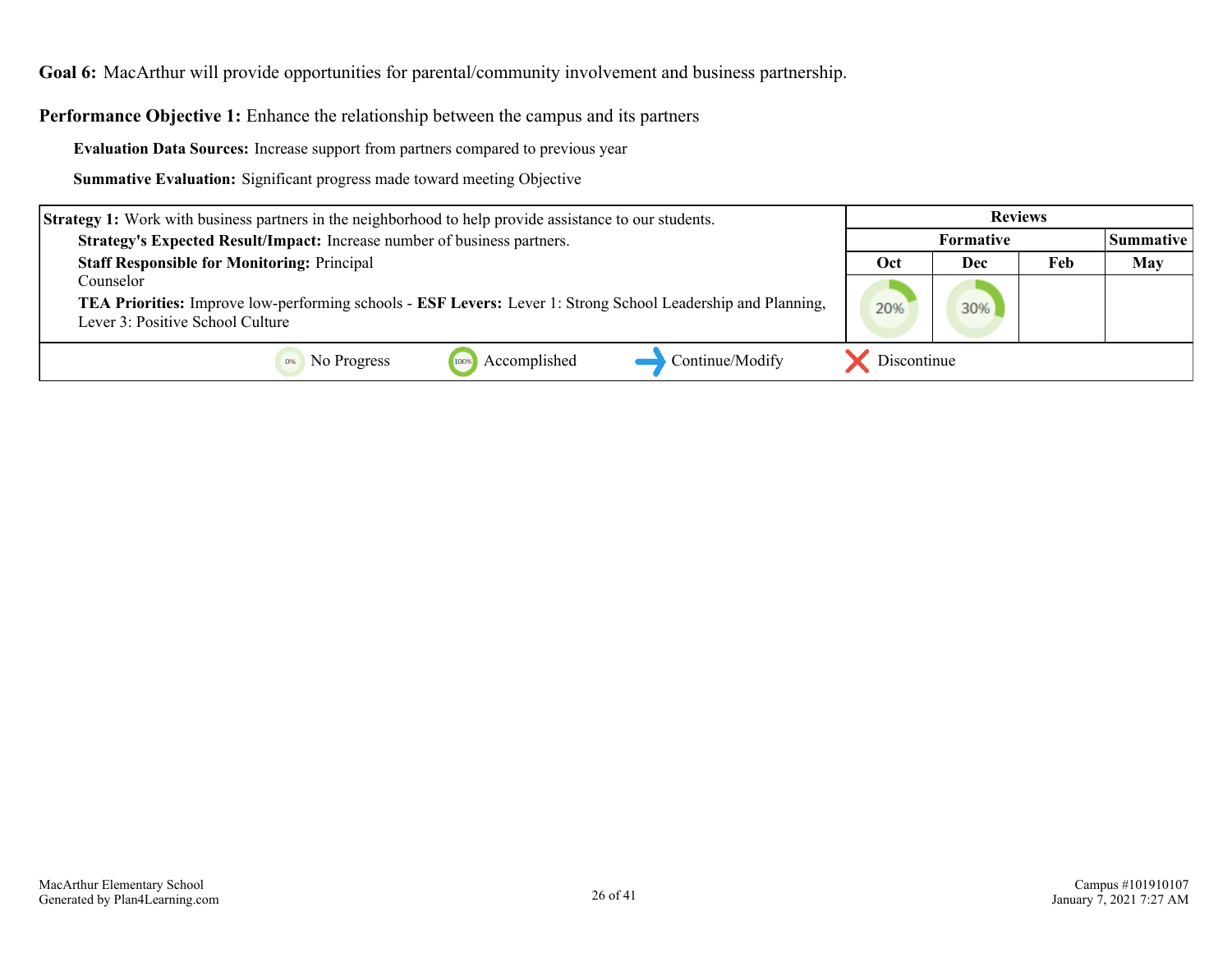**Performance Objective 2:** Ensure parental and family engagement opportunities are provided

**Evaluation Data Sources:** Increased parental involvement compared to previous year

| <b>Strategy 1:</b> Increase more opportunities for parents to participate.                                                                                                                                      | <b>Reviews</b> |     |     |                    |
|-----------------------------------------------------------------------------------------------------------------------------------------------------------------------------------------------------------------|----------------|-----|-----|--------------------|
| Strategy's Expected Result/Impact: Increased number of volunteers                                                                                                                                               | Formative      |     |     | <b>Summative</b> L |
| <b>Staff Responsible for Monitoring: Principal</b>                                                                                                                                                              | Oct            | Dec | Feb | <b>May</b>         |
| Counselor                                                                                                                                                                                                       |                |     |     |                    |
| TEA Priorities: Recruit, support, retain teachers and principals - ESF Levers: Lever 1: Strong School Leadership<br>and Planning, Lever 2: Effective, Well-Supported Teachers, Lever 3: Positive School Culture | 0%             | 0%  |     |                    |
| Continue/Modify<br>Accomplished<br>No Progress<br>100%                                                                                                                                                          | Discontinue    |     |     |                    |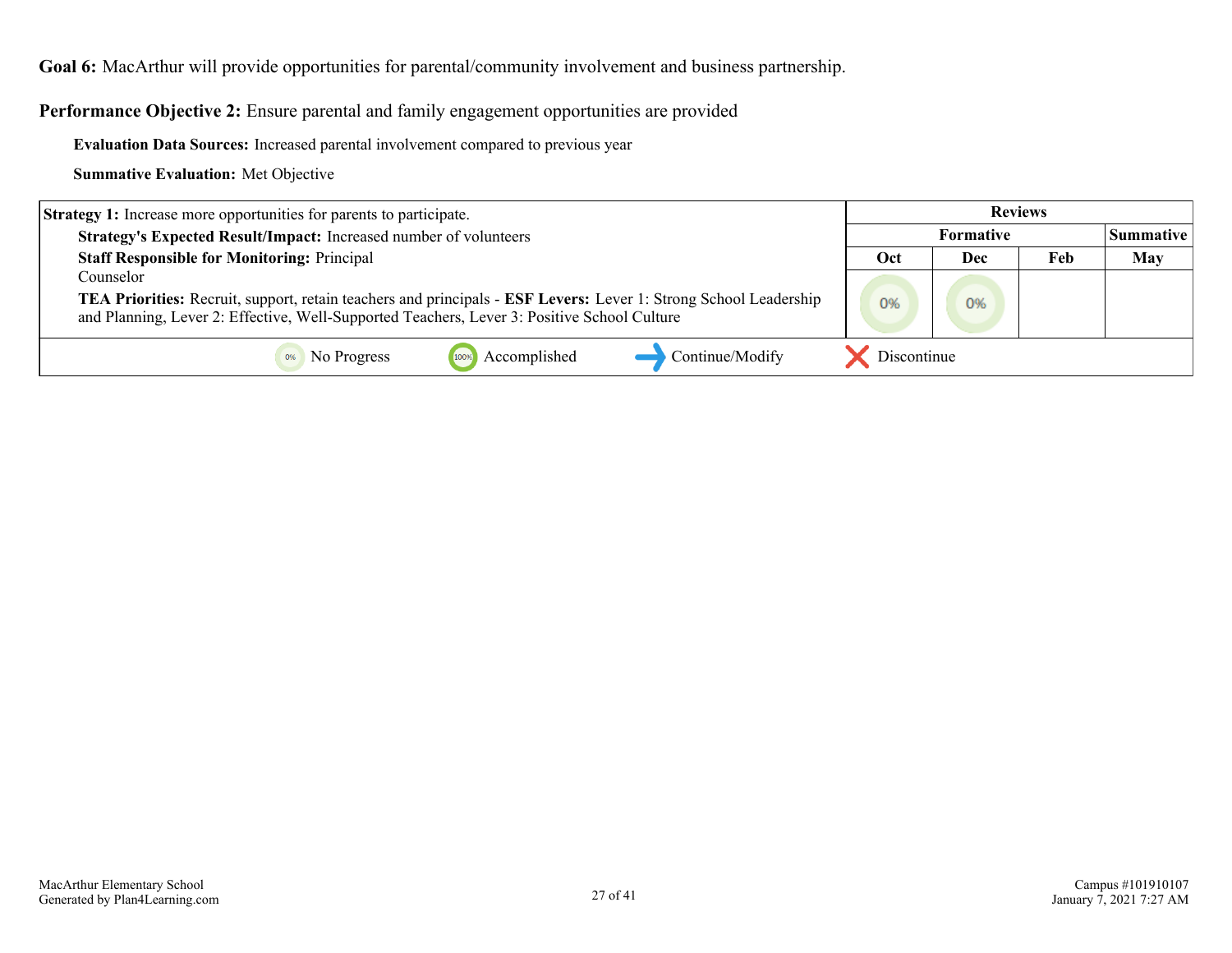**Performance Objective 3:** Provide multiple communication channels with parents, students and the community

**Evaluation Data Sources:** Communication with all stake-holders will increase when compared to previous year.

| <b>Strategy 1:</b> Ensure all media used to communicate with parents is up to date.                         | <b>Reviews</b>   |      |      |                  |
|-------------------------------------------------------------------------------------------------------------|------------------|------|------|------------------|
| Strategy's Expected Result/Impact: parents will be well informed                                            | <b>Formative</b> |      |      | <b>Summative</b> |
| <b>Staff Responsible for Monitoring: Principal</b>                                                          | Oct              | Dec  | Feb  | <b>May</b>       |
| <b>Assistant Principal</b>                                                                                  |                  |      |      |                  |
| School Secretary                                                                                            | 100%             | 100% | 100% |                  |
| Web Master                                                                                                  |                  |      |      |                  |
| <b>TEA Priorities:</b> Improve low-performing schools - <b>ESF Levers:</b> Lever 3: Positive School Culture |                  |      |      |                  |
| Continue/Modify<br>Accomplished<br>No Progress                                                              | Discontinue      |      |      |                  |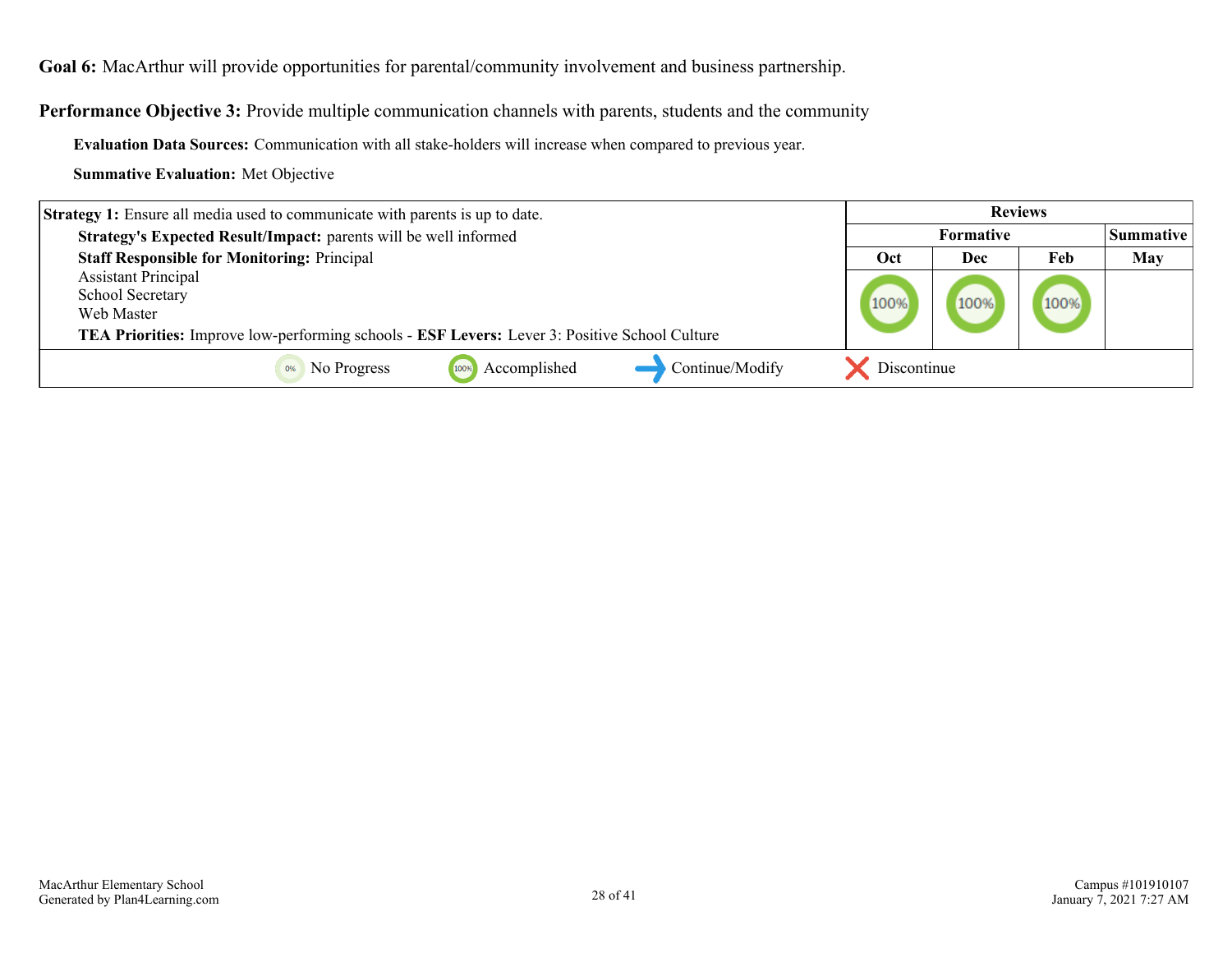**Performance Objective 4:** Maintain compliance with all Title I Parent Involvement requirements

**Evaluation Data Sources:** MAC will continue to maintain 100% compliance

| <b>Strategy 1:</b> Increased positive school presence with all stakeholders.                                                        |                   |     |  |                  |
|-------------------------------------------------------------------------------------------------------------------------------------|-------------------|-----|--|------------------|
| Strategy's Expected Result/Impact: More parent/community involvement                                                                | <b>Formative</b>  |     |  | <b>Summative</b> |
| <b>Staff Responsible for Monitoring: Principal</b>                                                                                  | Feb<br>Oct<br>Dec |     |  | <b>May</b>       |
| Counselor                                                                                                                           |                   |     |  |                  |
| Title I Schoolwide Elements: 3.1 - TEA Priorities: Improve low-performing schools - ESF Levers: Lever 3:<br>Positive School Culture | 5%                | 10% |  |                  |
| Continue/Modify<br>Accomplished<br>No Progress<br>100%                                                                              | Discontinue       |     |  |                  |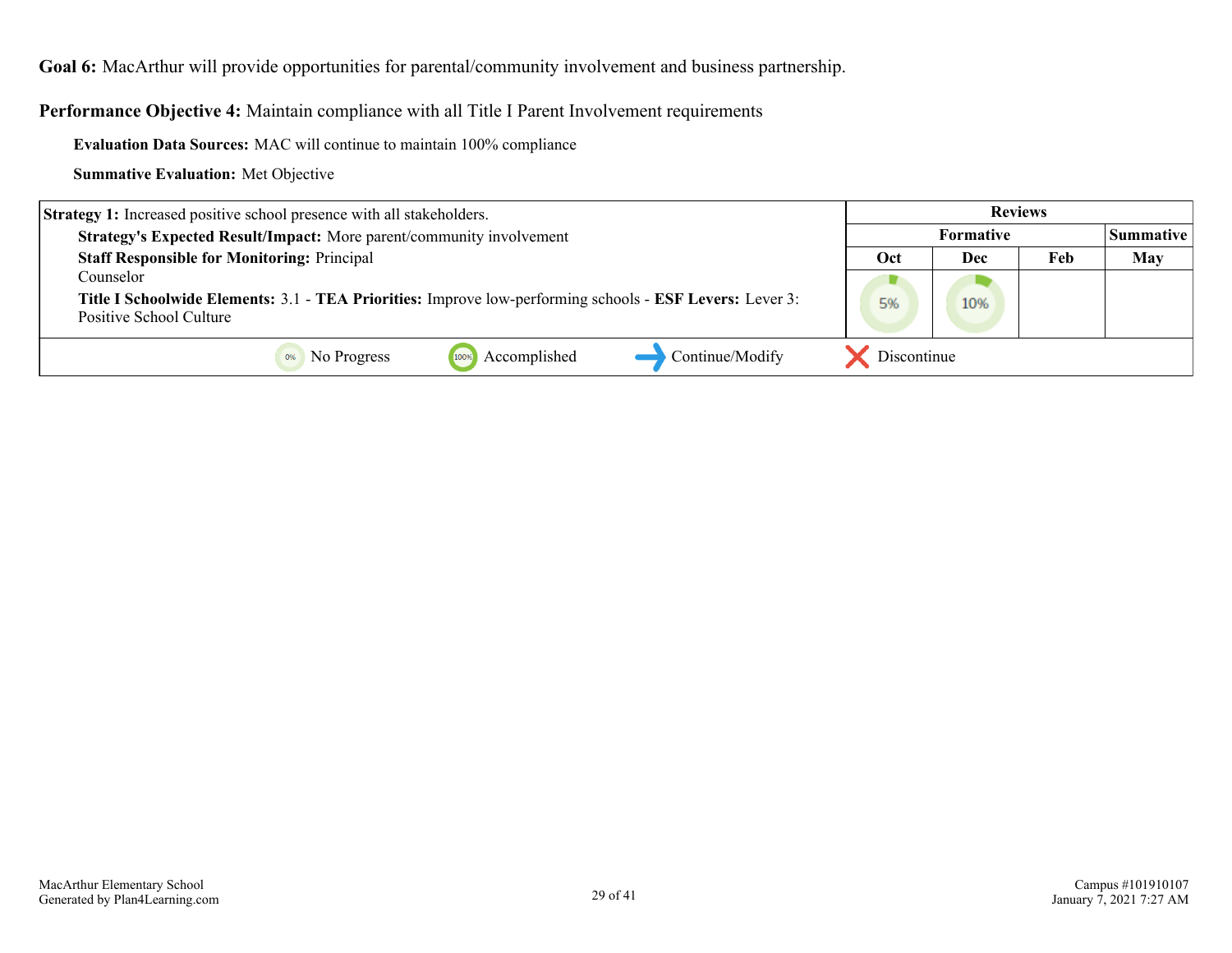<span id="page-29-0"></span>**Performance Objective 1:** Ensure all employees are provided professional development to increase and support job performance and staff retention

**Evaluation Data Sources:** MAC's teachers will continue to attend professional development and maintain their professional development hours.

| <b>Strategy 1:</b> Continue to provide current and relevant staff development                                     | <b>Reviews</b>   |      |      |                  |
|-------------------------------------------------------------------------------------------------------------------|------------------|------|------|------------------|
| Strategy's Expected Result/Impact: teachers have more strategies                                                  | <b>Formative</b> |      |      | <b>Summative</b> |
| <b>Staff Responsible for Monitoring: Principal</b>                                                                | Oct              | Dec  | Feb  | May              |
| <b>Assistant Principal</b>                                                                                        |                  |      |      |                  |
| <b>CICs</b>                                                                                                       | 100%             | 100% | 100% |                  |
| DLS.                                                                                                              |                  |      |      |                  |
| Title I Schoolwide Elements: 2.5 - TEA Priorities: Recruit, support, retain teachers and principals, Improve low- |                  |      |      |                  |
| performing schools - ESF Levers: Lever 2: Effective, Well-Supported Teachers                                      |                  |      |      |                  |
| Continue/Modify<br>No Progress<br>Accomplished                                                                    | Discontinue      |      |      |                  |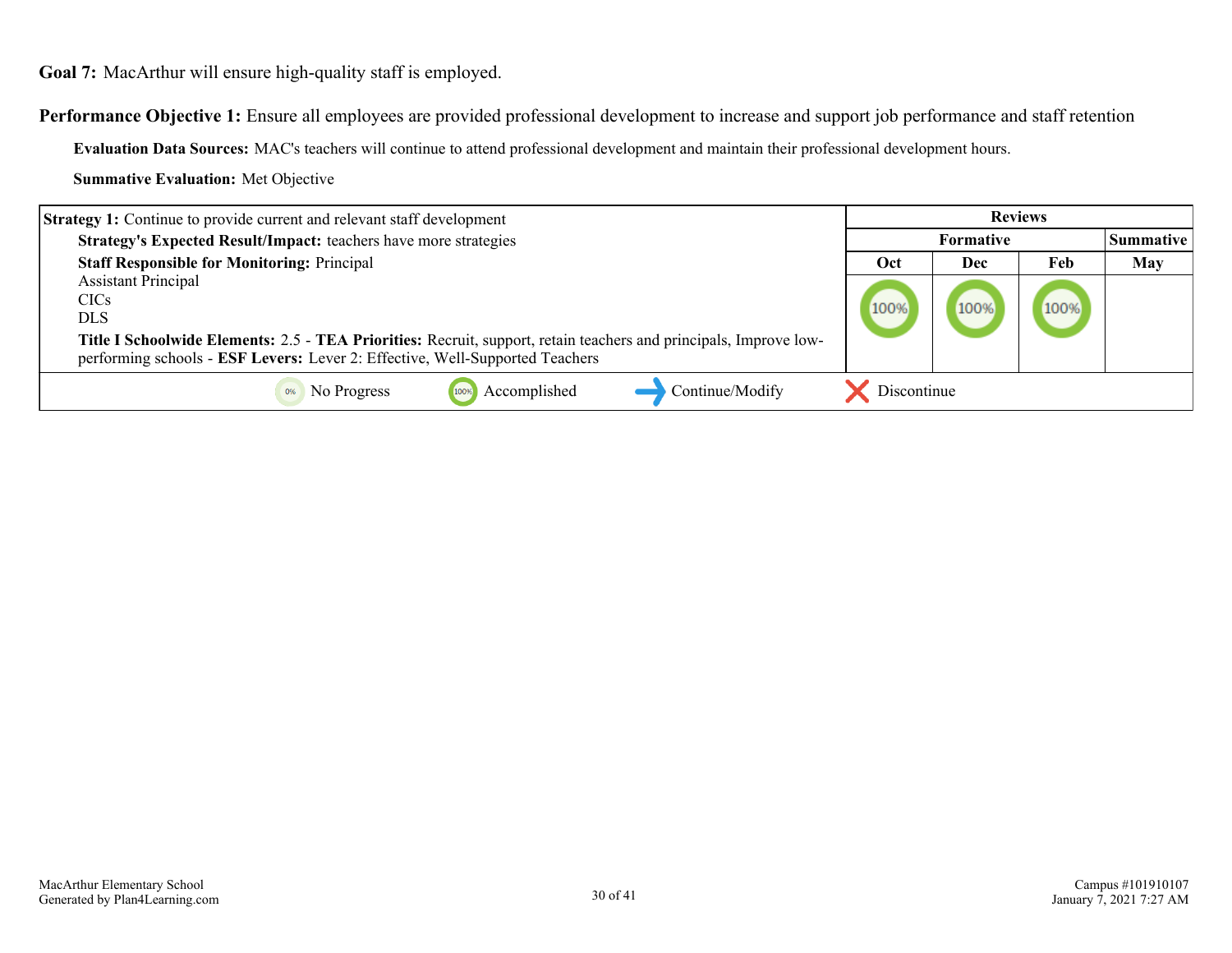**Performance Objective 2:** Provide enhanced leadership development for employees

**Evaluation Data Sources:** Teachers will assume leadership roles.

| <b>Strategy 1:</b> Provide leadership Opportunities for teachers                                                                                                                                                | <b>Reviews</b> |      |      |                    |
|-----------------------------------------------------------------------------------------------------------------------------------------------------------------------------------------------------------------|----------------|------|------|--------------------|
| Strategy's Expected Result/Impact: More teachers take leadership roles                                                                                                                                          | Formative      |      |      | <b> Summative_</b> |
| <b>Staff Responsible for Monitoring: Principal</b>                                                                                                                                                              | Oct            | Dec  | Feb  | May                |
| <b>Assistant Principal</b>                                                                                                                                                                                      |                |      |      |                    |
| TEA Priorities: Recruit, support, retain teachers and principals - ESF Levers: Lever 1: Strong School Leadership<br>and Planning, Lever 2: Effective, Well-Supported Teachers, Lever 3: Positive School Culture | 100%           | 100% | 100% |                    |
| Continue/Modify<br>Accomplished<br>No Progress<br>100%                                                                                                                                                          | Discontinue    |      |      |                    |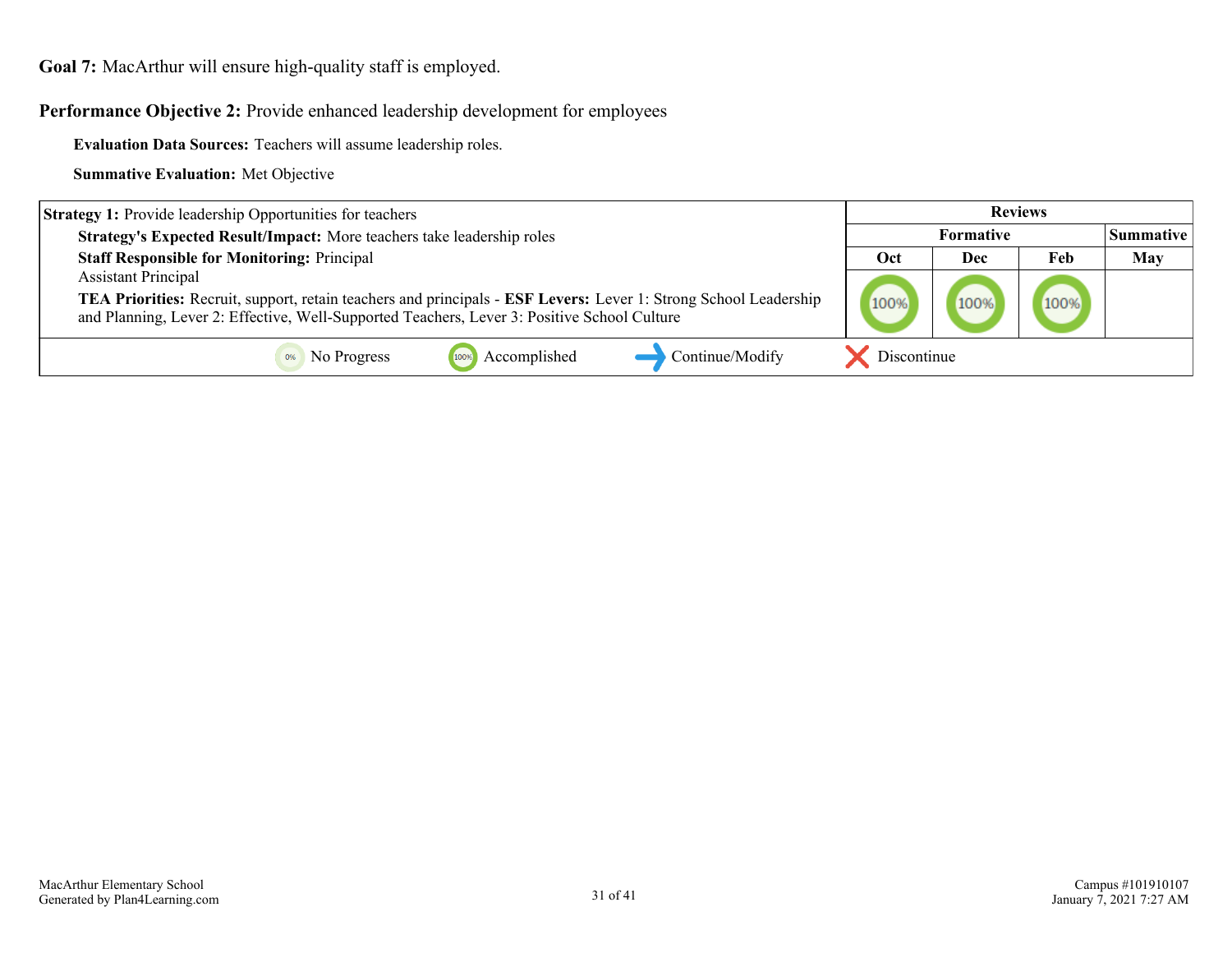**Performance Objective 3:** Create an onboarding process to introduce new staff to campus and district culture, goals, and programs

**Evaluation Data Sources:** Increased knowledge of campus and district and campus culture, goals, and programs.

| <b>Strategy 1:</b> Provide training for all our new teachers                                                                  |             |                  | <b>Reviews</b> |                  |
|-------------------------------------------------------------------------------------------------------------------------------|-------------|------------------|----------------|------------------|
| Strategy's Expected Result/Impact: New teachers to campus feel welcomed.                                                      |             | <b>Formative</b> |                | <b>Summative</b> |
| Staff Responsible for Monitoring: New Teacher Lead Mentor                                                                     | Oct         | Dec              | Feb            | <b>May</b>       |
| TEA Priorities: Recruit, support, retain teachers and principals - ESF Levers: Lever 2: Effective, Well-Supported<br>Teachers | 100%        | 100%             | 100%           |                  |
| Continue/Modify<br>Accomplished<br>No Progress<br>100%                                                                        | Discontinue |                  |                |                  |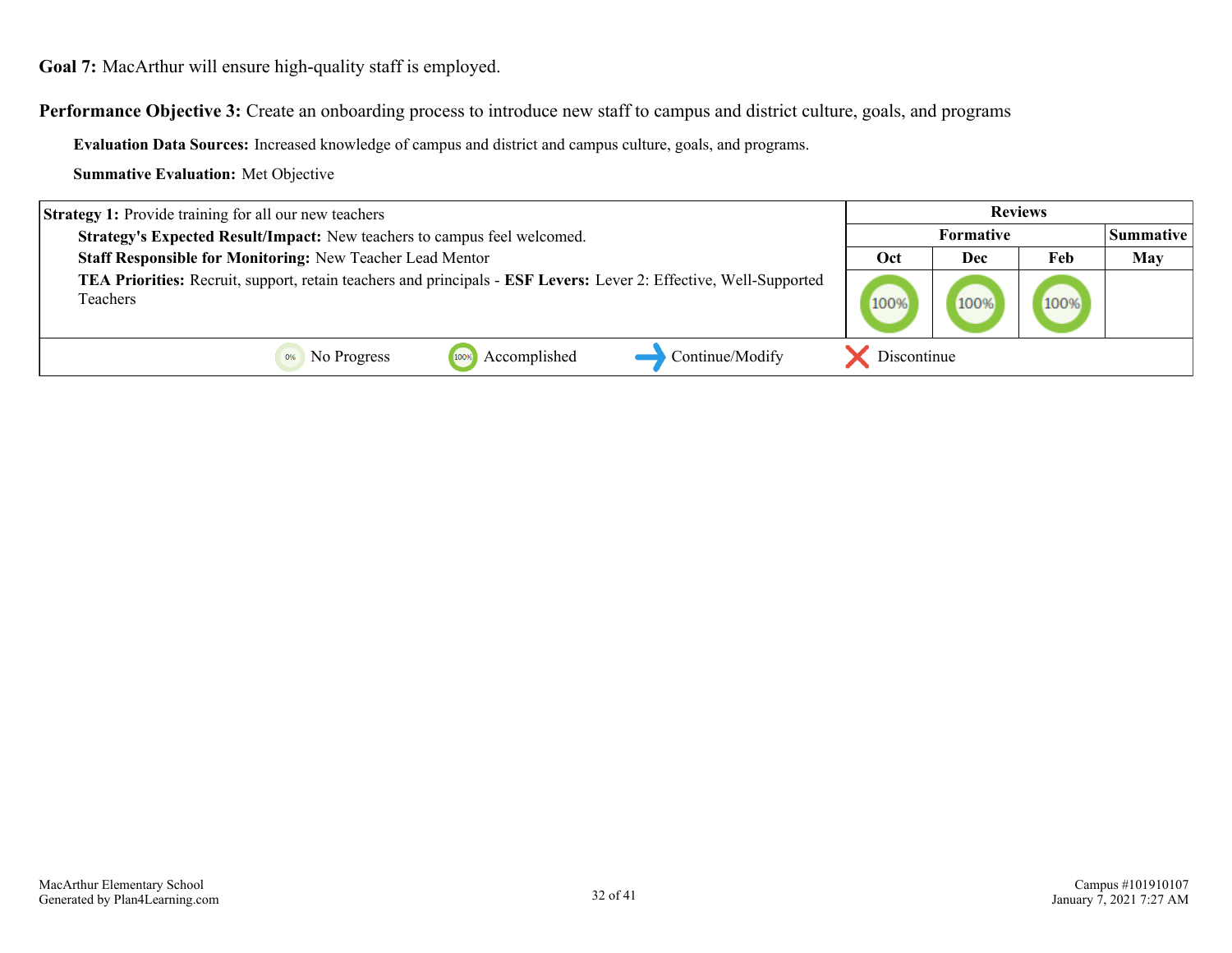#### Performance Objective 4: Recruit and retain highly qualified staff

**Evaluation Data Sources:** 100% highly qualified staff with a staff retention above 85%

| <b>Strategy 1:</b> Team building activities                                                                     |             | <b>Reviews</b>   |      |                  |
|-----------------------------------------------------------------------------------------------------------------|-------------|------------------|------|------------------|
| Strategy's Expected Result/Impact: teachers feel welcomed                                                       |             | <b>Formative</b> |      | <b>Summative</b> |
| <b>Staff Responsible for Monitoring: Campus Leadership Team</b>                                                 | Oct         | Dec              | Feb  | <b>May</b>       |
| TEA Priorities: Recruit, support, retain teachers and principals - ESF Levers: Lever 3: Positive School Culture | 100%        | 100%             | 100% |                  |
| Continue/Modify<br>Accomplished<br>No Progress<br>100%                                                          | Discontinue |                  |      |                  |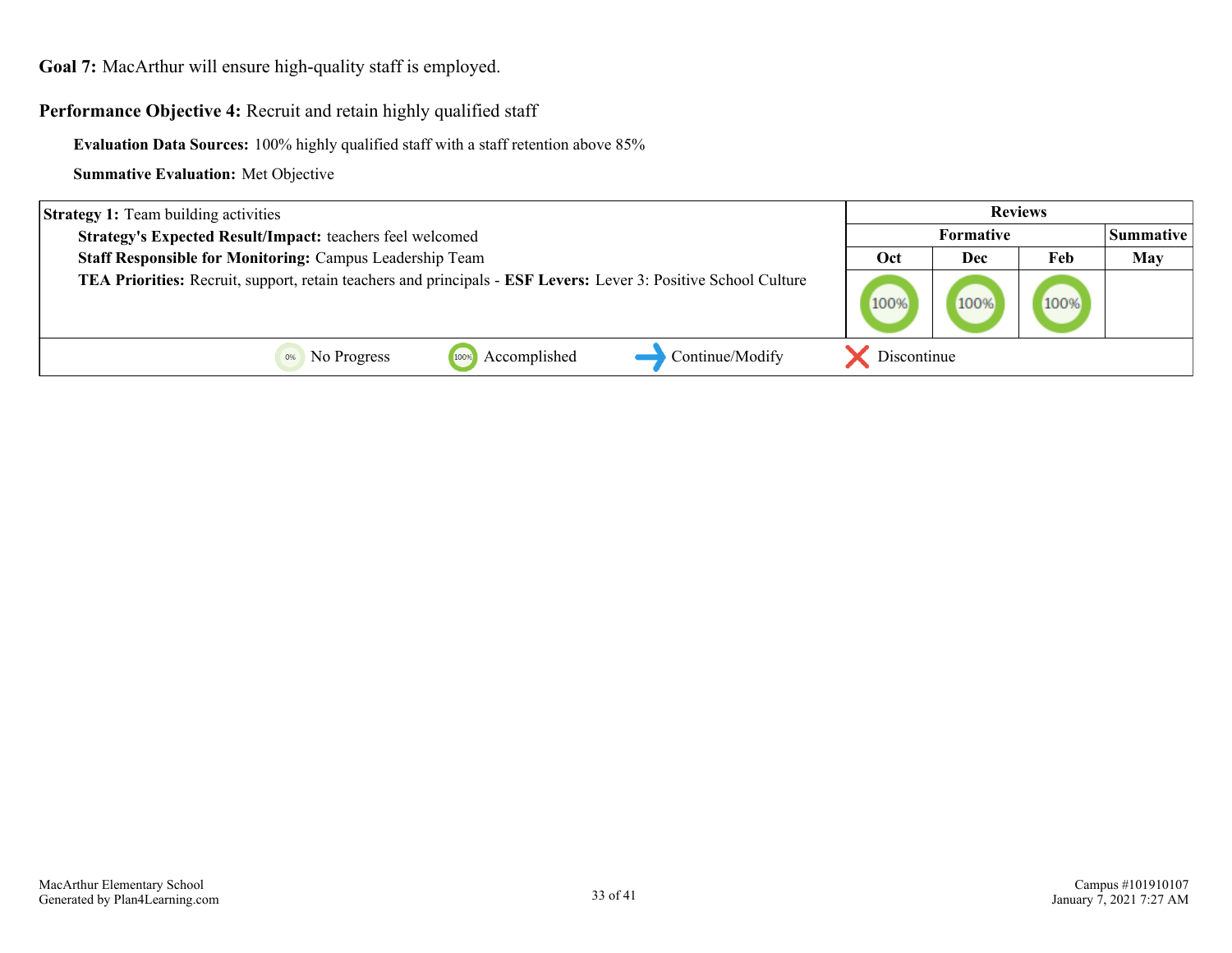<span id="page-33-0"></span>**Goal 8:** MacArthur will provide superior operational services to best support students and staff success.

**Performance Objective 1:** Evaluate current assets and develop a plan to repair and/or replace equipment in a timely manner

**Evaluation Data Sources:** Safe and Secure campus

| <b>Strategy 1:</b> Conduct yearly inventory of equipment                                    |             |                  | <b>Reviews</b> |                  |
|---------------------------------------------------------------------------------------------|-------------|------------------|----------------|------------------|
| Strategy's Expected Result/Impact: more up to date equipment                                |             | <b>Formative</b> |                | <i>Summative</i> |
| <b>Staff Responsible for Monitoring: Principal</b>                                          | Oct         | Dec              | Feb            | <b>May</b>       |
| Principal Secretary                                                                         |             |                  |                |                  |
| TEA Priorities: Improve low-performing schools - ESF Levers: Lever 5: Effective Instruction | 100%        | 100%             | 100%           |                  |
|                                                                                             |             |                  |                |                  |
| Continue/Modify<br>Accomplished<br>No Progress<br>100%                                      | Discontinue |                  |                |                  |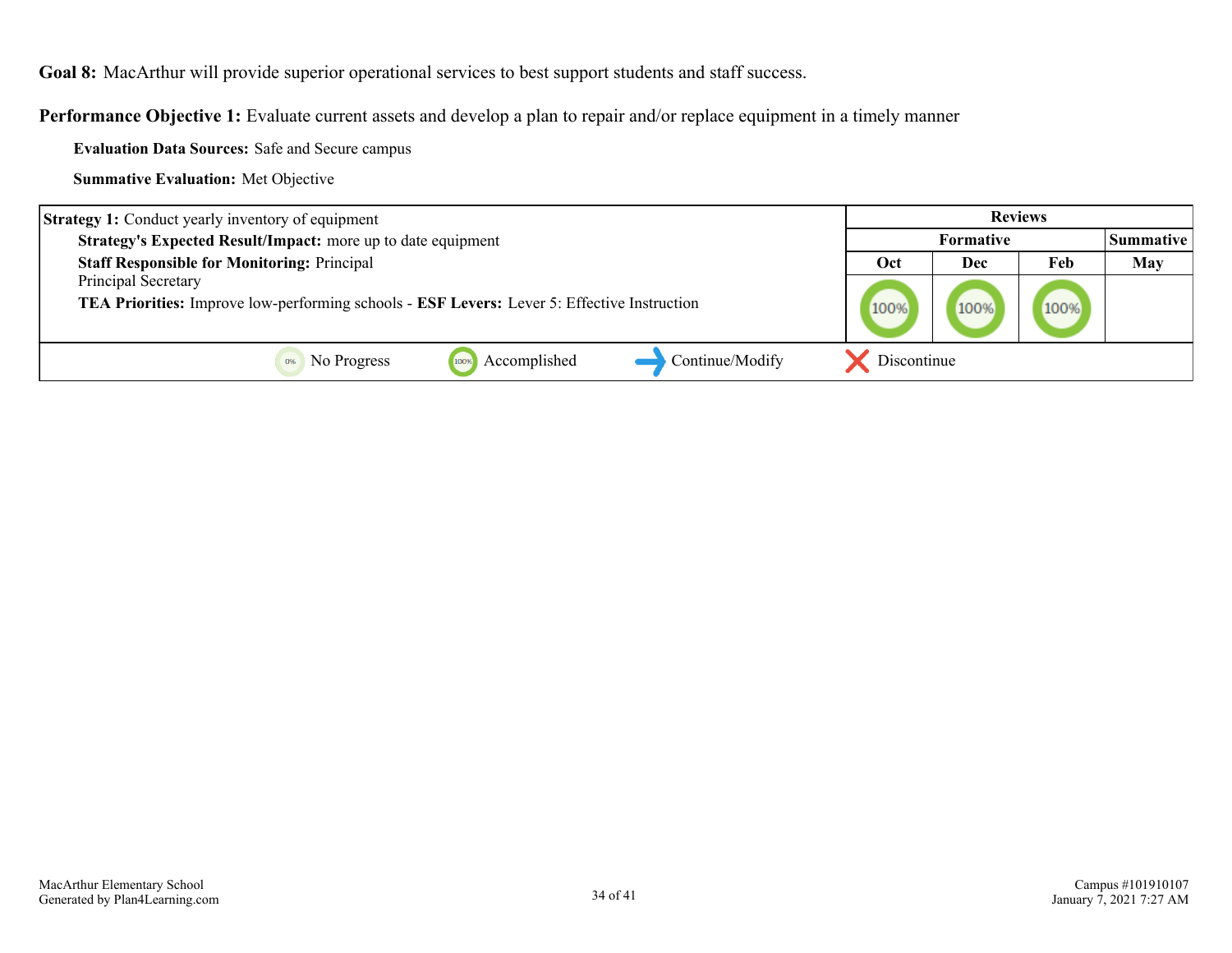**Goal 8:** MacArthur will provide superior operational services to best support students and staff success.

**Performance Objective 2:** Achieve high customer satisfaction by providing excellent customer service to both internal and external customers

**Evaluation Data Sources:** Increased customer satisfaction

| <b>Strategy 1:</b> Provide customer service training                |                      |                 |             |                  | <b>Reviews</b> |                  |
|---------------------------------------------------------------------|----------------------|-----------------|-------------|------------------|----------------|------------------|
| <b>Strategy's Expected Result/Impact:</b> positive customer service |                      |                 |             | <b>Formative</b> |                | <b>Summative</b> |
| <b>Staff Responsible for Monitoring: Principal</b>                  |                      |                 | Oct         | Dec              | Feb            | May              |
| <b>ESF Levers:</b> Lever 3: Positive School Culture                 |                      |                 | 100%        | 100%             | 100%           |                  |
| No Progress                                                         | Accomplished<br>100% | Continue/Modify | Discontinue |                  |                |                  |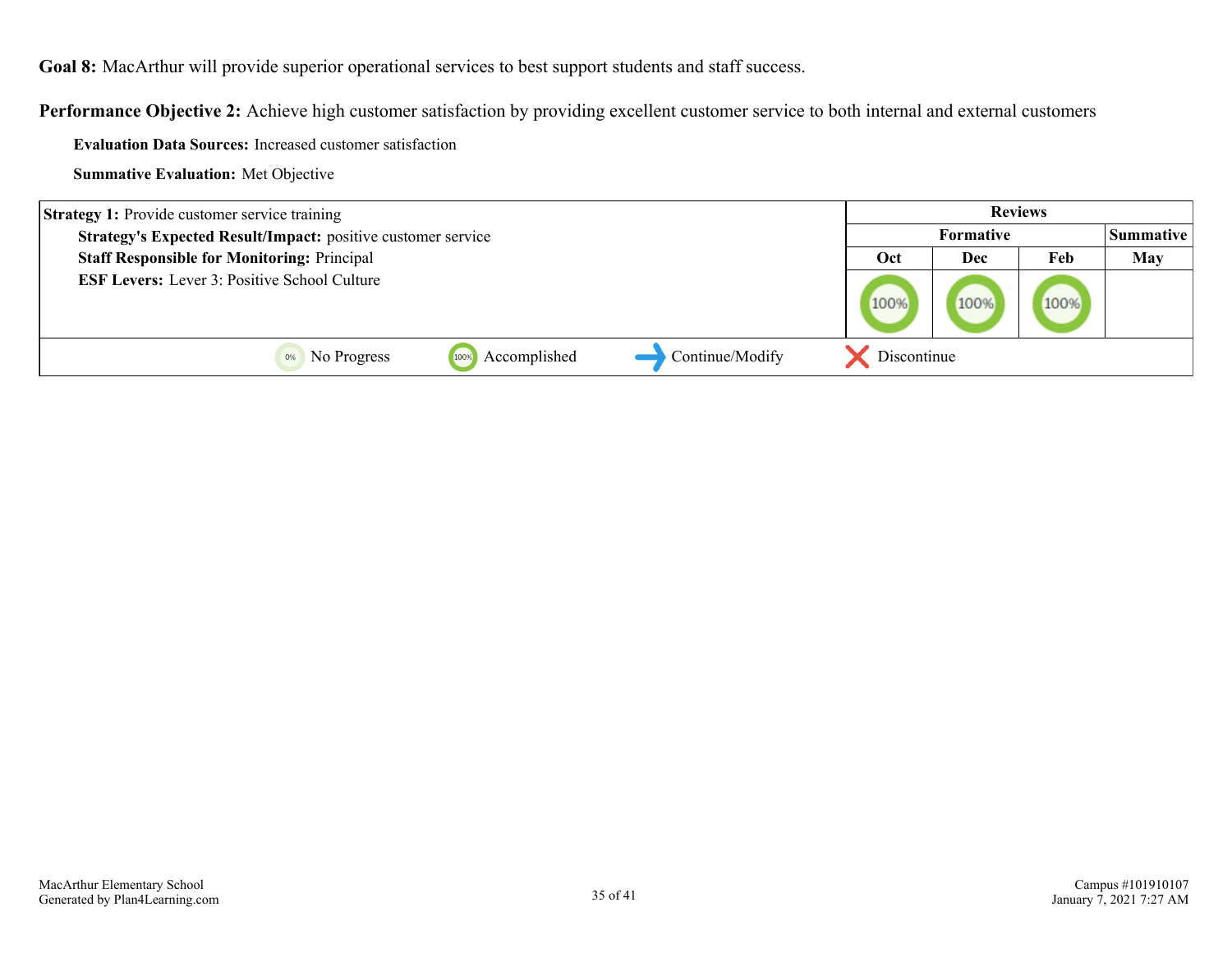**Goal 8:** MacArthur will provide superior operational services to best support students and staff success.

Performance Objective 3: Ensure the efficient and effective use of District resources, in order to best support students and staff

**Evaluation Data Sources:** All budgets at MAC will be spent according to the district, state, and federal standards.

| <b>Strategy 1:</b> Monthly Budget meeting with principal secretary                                                                                                                         |             | <b>Reviews</b>   |      |                    |
|--------------------------------------------------------------------------------------------------------------------------------------------------------------------------------------------|-------------|------------------|------|--------------------|
| Strategy's Expected Result/Impact: Smart use of money for needed resources                                                                                                                 |             | <b>Formative</b> |      | <b> Summative_</b> |
| <b>Staff Responsible for Monitoring: Principal</b>                                                                                                                                         | Oct         | Dec              | Feb  | May                |
| Principal secretary                                                                                                                                                                        |             |                  |      |                    |
| Title I Schoolwide Elements: 2.5 - TEA Priorities: Build a foundation of reading and math, Improve low-<br>performing schools - ESF Levers: Lever 1: Strong School Leadership and Planning | 100%        | 100%             | 100% |                    |
| Continue/Modify<br>Accomplished<br>No Progress<br>100%                                                                                                                                     | Discontinue |                  |      |                    |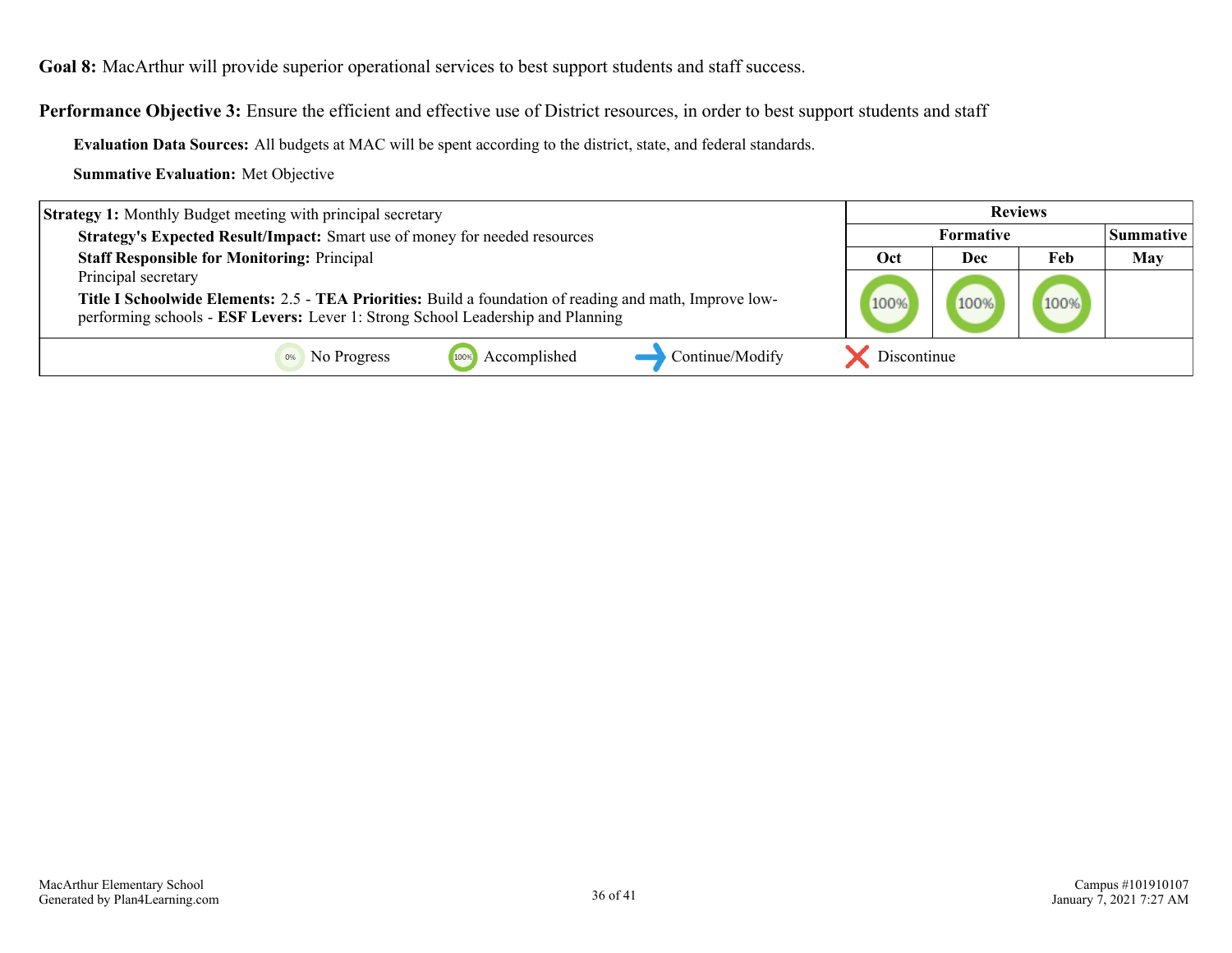<span id="page-36-0"></span>**Goal 9:** MacArthur will achieve a 97.1% or higher student attendance rate, utilizing the \$2,650.00 Attendance Incentive Plan allotment.

**Performance Objective 1:** Increase student attendance percentage to 97.85% or higher compared to last year 97.79 % for the 2nd 6 Weeks Period.

#### **Targeted or ESF High Priority**

**Evaluation Data Sources:** Increased student attendance on PEIMS Report. Raawee

School Status

| <b>Strategy 1:</b> Class Trophies for perfect attendance in grade level                                                                                                                                                                                                                                                                                                                                                                                                                                                                                                        |                | <b>Reviews</b>   |     |                  |  |
|--------------------------------------------------------------------------------------------------------------------------------------------------------------------------------------------------------------------------------------------------------------------------------------------------------------------------------------------------------------------------------------------------------------------------------------------------------------------------------------------------------------------------------------------------------------------------------|----------------|------------------|-----|------------------|--|
| Strategy's Expected Result/Impact: Students will want to have the winning class                                                                                                                                                                                                                                                                                                                                                                                                                                                                                                | Formative      |                  |     | <b>Summative</b> |  |
| <b>Staff Responsible for Monitoring: weekly</b>                                                                                                                                                                                                                                                                                                                                                                                                                                                                                                                                | Oct            | Dec              | Feb | May              |  |
| Title I Schoolwide Elements: 2.4, 2.5 - TEA Priorities: Build a foundation of reading and math - ESF Levers:<br>Lever 3: Positive School Culture, Lever 5: Effective Instruction - Comprehensive Support Strategy - Results<br><b>Driven Accountability</b><br>Funding Sources: trophies - 199 - Attendance Incentive Allocation - \$0                                                                                                                                                                                                                                         | 0%             | 0%               |     |                  |  |
| <b>Strategy 2:</b> Classes spell out PERFECT ATTENDANCE throughout the year. If all students are present they get to put up                                                                                                                                                                                                                                                                                                                                                                                                                                                    | <b>Reviews</b> |                  |     |                  |  |
| a letter outside their door. Once the phrase is all spelled out, they will receive a prize by the attendance fairy. Prizes will                                                                                                                                                                                                                                                                                                                                                                                                                                                |                | <b>Summative</b> |     |                  |  |
| range from pencils, treats, free jeans passes, free dress passes, no homework coupons, and treats.                                                                                                                                                                                                                                                                                                                                                                                                                                                                             | Oct            | Dec              | Feb | May              |  |
| Strategy's Expected Result/Impact: Students will be motivated to come to school and help their class spell out<br>perfect attendance.<br>Staff Responsible for Monitoring: All classroom teachers throughout the year<br>Title I Schoolwide Elements: 2.4, 2.5 - ESF Levers: Lever 3: Positive School Culture, Lever 5: Effective<br>Instruction - Comprehensive Support Strategy - Additional Targeted Support Strategy - Results Driven<br>Accountability<br>Funding Sources: various prizes: candy, pencils, stickers, ect. - 199 - Attendance Incentive Allocation - \$250 |                | 0%               |     |                  |  |
| <b>Strategy 3:</b> Students from targeted list that have two or fewer absences per 6 weeks can pull a prize from the attendance                                                                                                                                                                                                                                                                                                                                                                                                                                                | <b>Reviews</b> |                  |     |                  |  |
| treasure chest.                                                                                                                                                                                                                                                                                                                                                                                                                                                                                                                                                                |                | Formative        |     | <b>Summative</b> |  |
| <b>Staff Responsible for Monitoring: Classroom teachers</b>                                                                                                                                                                                                                                                                                                                                                                                                                                                                                                                    | Oct            | Dec              | Feb | May              |  |
| <b>Assistant Principal</b><br>Counselor<br>Title I Schoolwide Elements: 2.4, 2.5 - TEA Priorities: Improve low-performing schools - ESF Levers: Lever 3:<br>Positive School Culture, Lever 5: Effective Instruction - Comprehensive Support Strategy - Additional Targeted<br><b>Support Strategy - Results Driven Accountability</b>                                                                                                                                                                                                                                          | 0%             | 0%               |     |                  |  |
| Funding Sources: prizes: candy, stickers, trinkets, pencils, free dress passes, no homework coupons, ect - 199 -<br>Attendance Incentive Allocation - \$150                                                                                                                                                                                                                                                                                                                                                                                                                    |                |                  |     |                  |  |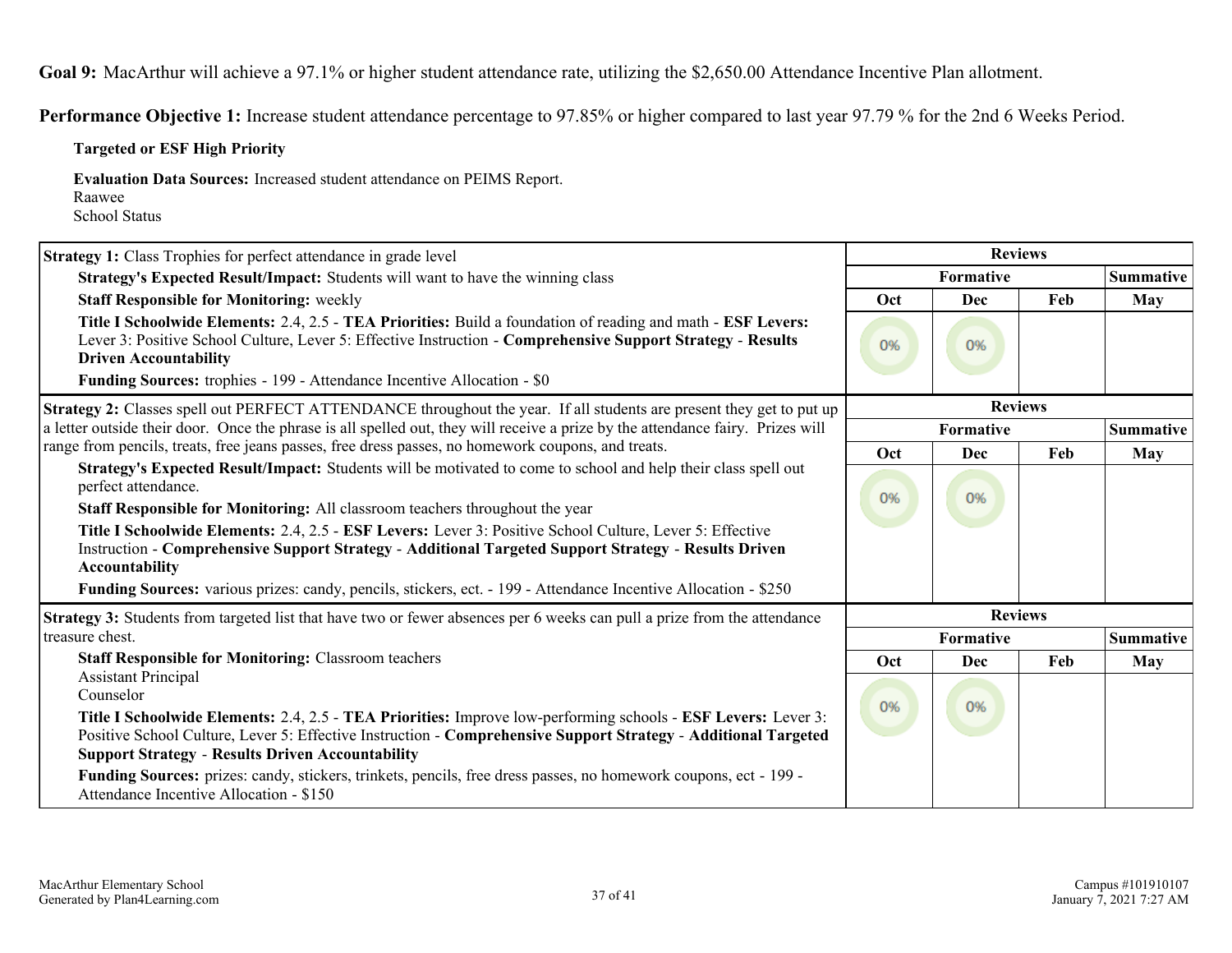| <b>Strategy 4: Perfect attendance Celebration for students who have perfect attendance each 6 weeks.</b>         | <b>Reviews</b> |                  |     |                  |
|------------------------------------------------------------------------------------------------------------------|----------------|------------------|-----|------------------|
| Strategy's Expected Result/Impact: Students will be motivated by celebration among with their grade level peers. |                | <b>Formative</b> |     | <b>Summative</b> |
| <b>Staff Responsible for Monitoring: Principal</b>                                                               |                | <b>Dec</b>       | Feb | <b>May</b>       |
| Assistant principal                                                                                              |                |                  |     |                  |
| Counselor                                                                                                        | 0%             | 0%               |     |                  |
| Attendance Committee Chair                                                                                       |                |                  |     |                  |
| Title I Schoolwide Elements: 2.4, 2.5 - ESF Levers: Lever 3: Positive School Culture - Comprehensive Support     |                |                  |     |                  |
| <b>Strategy - Additional Targeted Support Strategy - Results Driven Accountability</b>                           |                |                  |     |                  |
| Strategy 5: Post attendance message on social media and school website                                           |                | <b>Reviews</b>   |     |                  |
|                                                                                                                  |                |                  |     |                  |
| <b>Staff Responsible for Monitoring: Web Master</b>                                                              |                | <b>Formative</b> |     | <b>Summative</b> |
| <b>PEIMS</b> Clerck                                                                                              | Oct            | <b>Dec</b>       | Feb | <b>May</b>       |
| Attendance Committee Chair                                                                                       |                |                  |     |                  |
| ESF Levers: Lever 3: Positive School Culture - Comprehensive Support Strategy - Additional Targeted Support      |                |                  |     |                  |
| <b>Strategy - Results Driven Accountability</b>                                                                  |                |                  |     |                  |
| Funding Sources: none - 199 - Attendance Incentive Allocation - \$0                                              |                |                  |     |                  |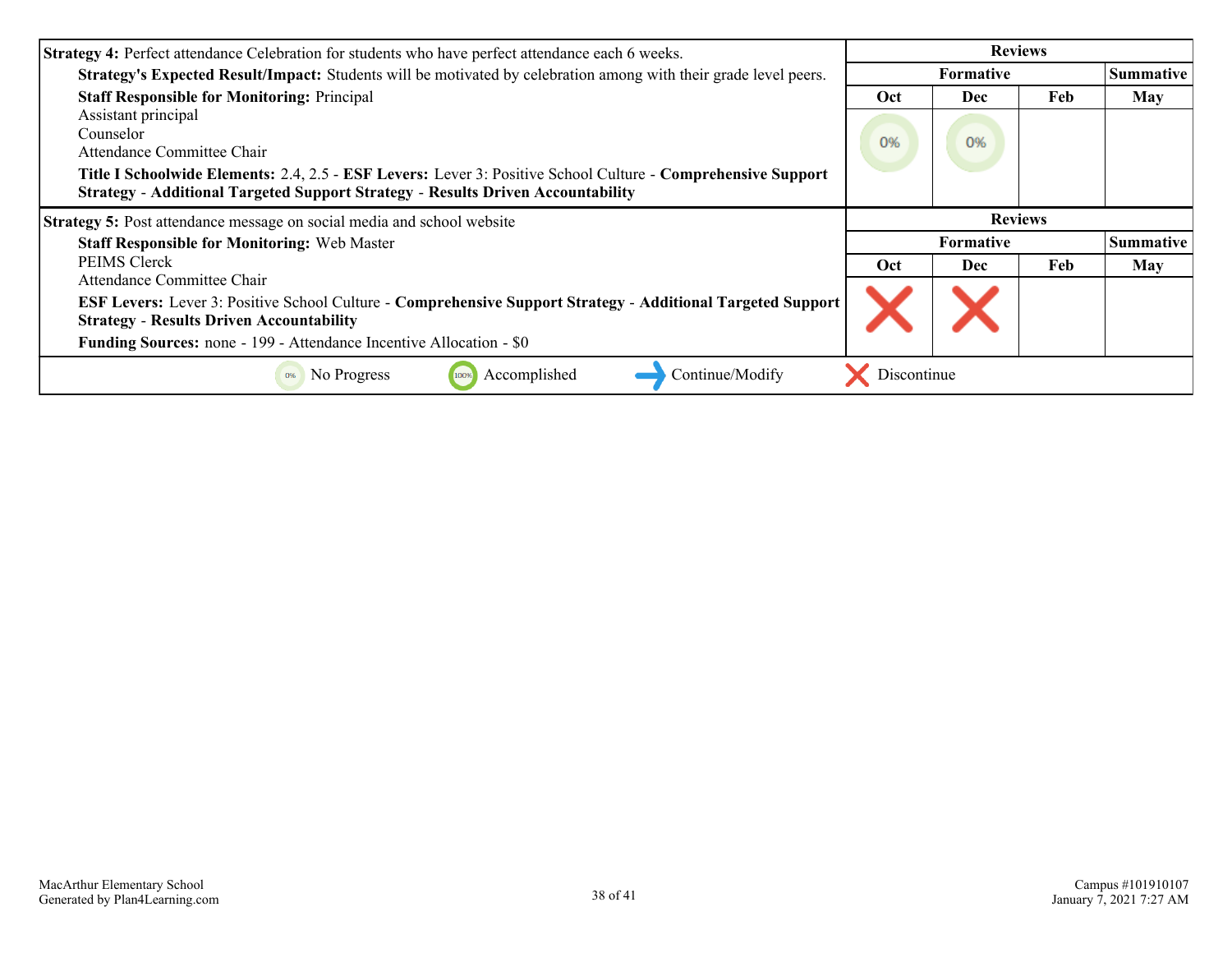## **Title I Schoolwide Elements**

## <span id="page-38-0"></span>**ELEMENT 1. SWP COMPREHENSIVE NEEDS ASSESSMENT (CNA)**

### **1.1: Comprehensive Needs Assessment**

Due to COVID-19 school closure our survey was sent out electronically to our stakeholders, but we received very little response. The Leadership Team met and it was decided we will meet with committees in August once we can recovene to go over the few responses we were allowed to obtain and adjust needs if neccessary.

### **ELEMENT 2. SWP CAMPUS IMPROVEMENT PLAN (CIP)**

### **2.1: Campus Improvement Plan developed with appropriate stakeholders**

| <b>Maria Munoz</b>            | <b>Principal</b>   | mmunoz@galenaparkisd.com                        | Administrator              |
|-------------------------------|--------------------|-------------------------------------------------|----------------------------|
| Jay Killough                  |                    | Assistant Principal jkillough@galenaparkisd.com | Administrator              |
| Sharon Garcia                 |                    | Principal Secretary sgarcia1@galenaparkisd.com  | Paraprofessional           |
| Donna Herrick                 |                    | 1st grade teacher dherrick@galenaparkisd.com    | <b>Classroom Teacher</b>   |
| Nancy Sanchez                 |                    | 2nd grade teacher nsanchez@galenaparkisd.com    | <b>Classroom Teacher</b>   |
| Claudia Estrada               |                    | 3rd grade teacher cestrada@galenaparkisd.com    | <b>Classroom Teacher</b>   |
| Bianca Turnini                | 4th grade teacher  | bturnini@galenaparkisd.com                      | <b>Classroom Teacher</b>   |
| Kathryn Mosely                | 5th grade teacher  | kmosley@galenaparkisd.com                       | <b>Classroom Teacher</b>   |
| Carol Peil                    | Librarian          | cpeil@galenaparkisd.com                         | Non-classroom Professional |
| <b>Kim Towler</b>             | <b>BTC Teacher</b> | ktowler@galenaparkisd.com                       | Non-classroom Professional |
| Victoria Garcia-Hernandez CIC |                    | agarcia@galenaparkisd.com                       | Non-classroom Professional |
| Amanda Ramirez                | <b>CIC</b>         | aramirez@galenaparkisd.com                      | Non-classroom Professional |

Members will be updated once school resumes in August.

### **2.2: Regular monitoring and revision**

The CPAC committee will meet the first Thursday of Sept, Dec, Feb, and May.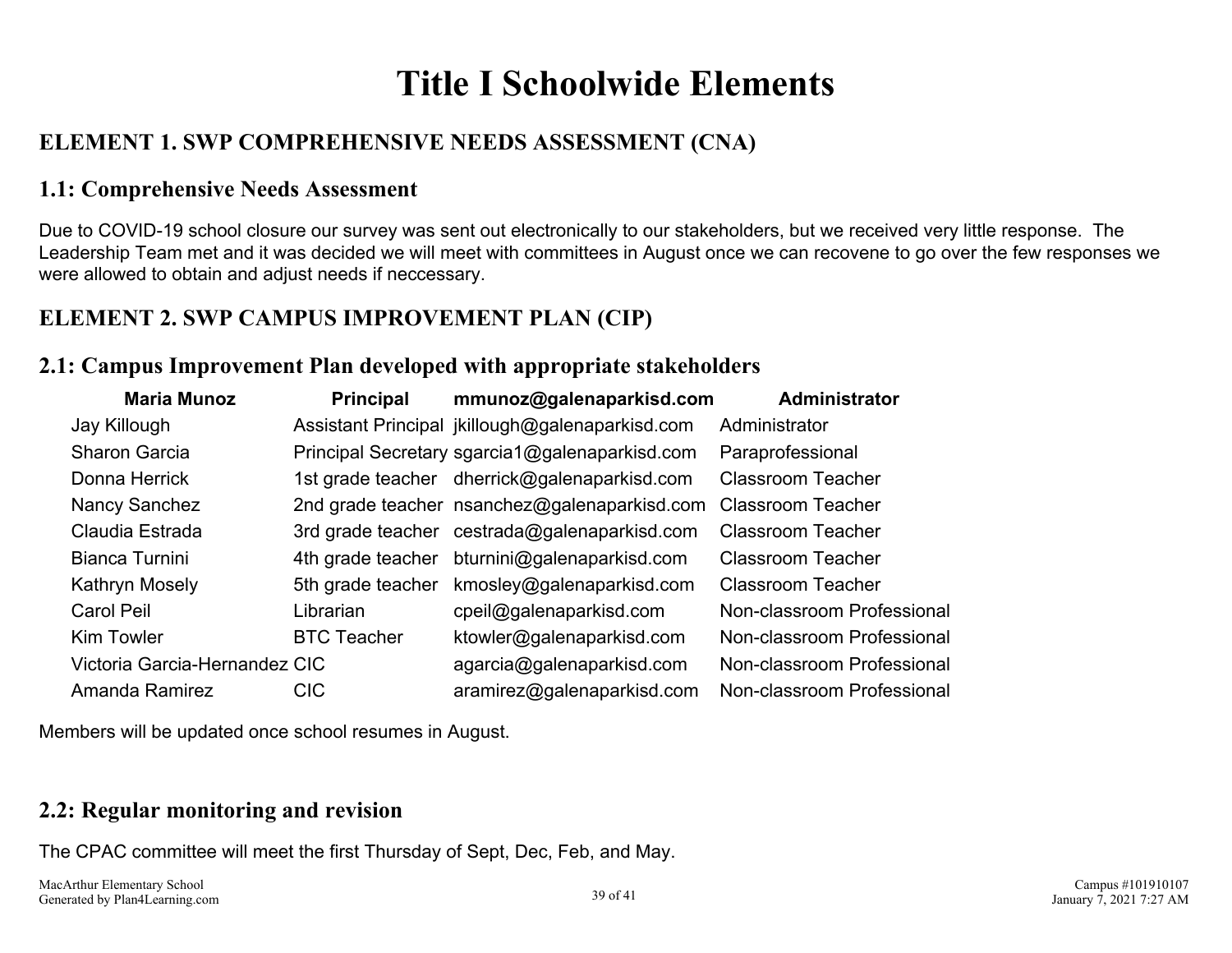<span id="page-39-0"></span>Sept. 10, 2020

Dec. 3, 2020

Feb. 4, 2021

May 6, 2021

## **2.3: Available to parents and community in an understandable format and language**

A copy of our Campus Improvement Plan is available in our front office, the Harris County Public Library, and is posted on our school's web page. It is provided in Spanish and English. Parents are sent a mass communication via text and email of how to access the document.

### **2.4: Opportunities for all children to meet State standards**

All students will have the opportunity to meet state standards through whole group instruction, small group interventions, tutorials, differentiated instruction, and TEKS focused high-quality instruction. We provide various opportunities for our students to meet state standards.

- The leadership team makes teacher recommendations as to who needs additional professional development to ensure quality student instruction is presented.
- Our teachers have been trained extensively on guided reading and math, small group instruction and data driven instruction.
- We also provide student tutorials for those identified at-risk.
- Our interventionist provides dyslexic services for those identified in need.
- Our campus instructional coaches provide intervention support to teachers as well as to students throughout the year.
- The school counselor and other district personnel provide emotional support and guidance whenever needed.
- We offer a variety of clubs and after school activities to provide social and academic support to our students.

## **2.5: Increased learning time and well-rounded education**

MAC will create a master schedule that maximizes every instructional minute and that at least the minimum required minutes for all content areas are allotted for each class, while meeting COVID-19 safety regulations. Teachers will ensure all lessons are planned and prepared to maximize instructional time. After school tutorials and Saturday tutorials will be offered to all students. Students will attend Music, Art, PE, and Library to ensure a well-rounded education to hone and develop their other talents. Extra-curricular activities will be available for students including, but not limited to: boys club, girls club, honor choir, robotics, soccer team, Elementary Academic Meet, and National Elementary Honor Society.

## **2.6: Address needs of all students, particularly at-risk**